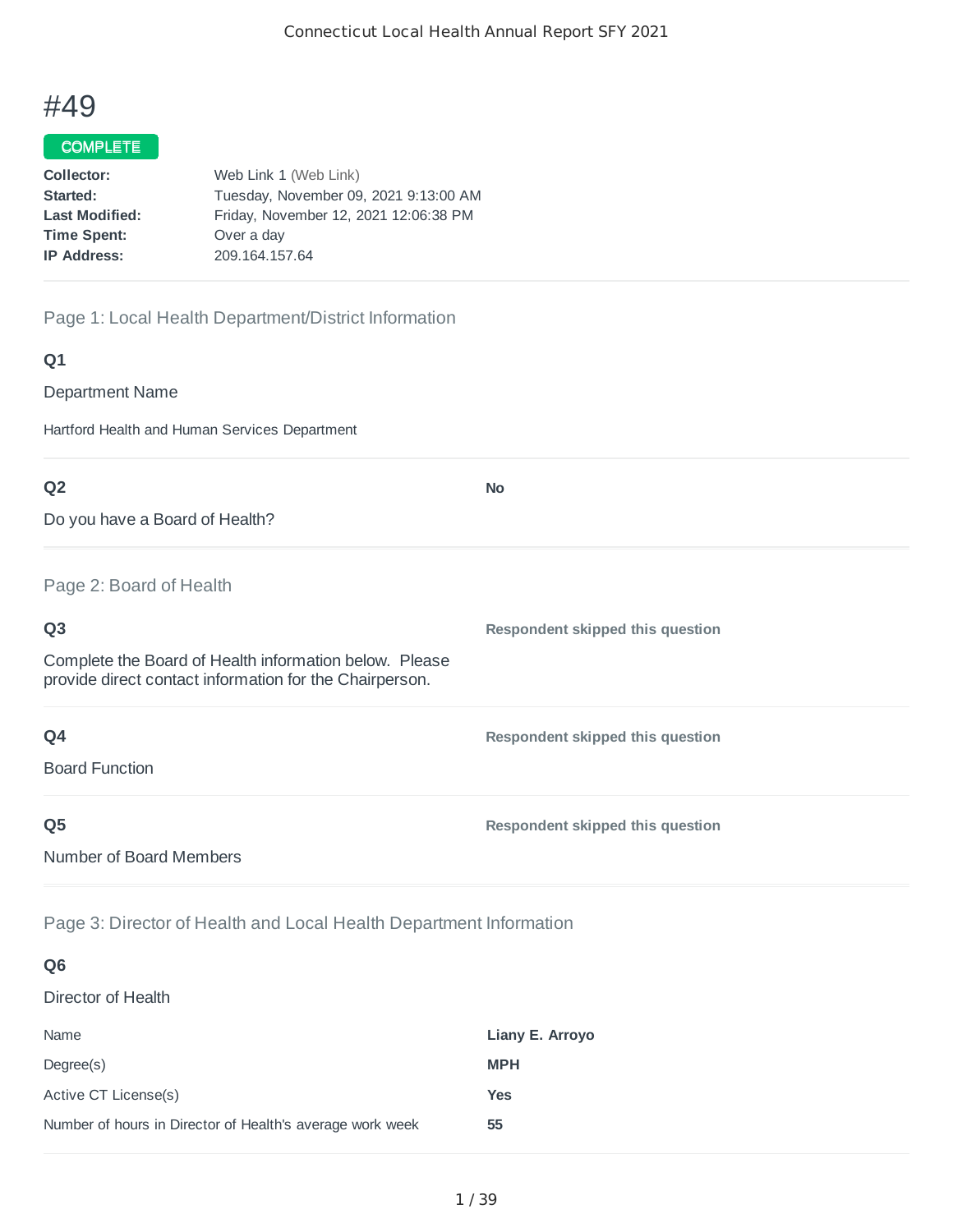| Q7<br>Please list salary figures as whole dollars per year.                                                                                                                                                                                                                                                                                                                                       | Minimum Annual Salary<br>108192<br>Maximum Annual Salary<br>156800<br><b>Actual Annual Salary</b><br>156800 |
|---------------------------------------------------------------------------------------------------------------------------------------------------------------------------------------------------------------------------------------------------------------------------------------------------------------------------------------------------------------------------------------------------|-------------------------------------------------------------------------------------------------------------|
| Q <sub>8</sub><br>An Acting Director of Health is defined as an approved<br>individual covering for a Director of Health when he or she<br>is absent, for example, due to a vacation, medical leave,<br>conference, or position vacancy. See Connecticut<br>General Statute Section 19a-200 or 19a-244. Do you have<br>a staff person(s) who is the Acting Director of Health in<br>your absence? | Yes,<br>If yes, please provide the name(s) of the Acting Director of<br>Health.:<br>Tung Nguyen             |
| Q <sub>9</sub><br>If no, how do you assure coverage when the Director of<br>Health is absent?                                                                                                                                                                                                                                                                                                     | A Director of Health in a neighboring<br>municipality/health district without a formal MOU/MOA              |
| Q10<br>Does your department include a Housing Department?                                                                                                                                                                                                                                                                                                                                         | <b>No</b>                                                                                                   |
| Q11<br>Does your department include a Social Services<br>Department?                                                                                                                                                                                                                                                                                                                              | <b>Yes</b>                                                                                                  |
| Q12<br>Does your department include additional non-public health<br>programs?                                                                                                                                                                                                                                                                                                                     | <b>No</b>                                                                                                   |
| Q13<br>Are there any collective bargaining units in your<br>department?                                                                                                                                                                                                                                                                                                                           | Yes,<br>If yes, how many?:<br>3                                                                             |
| Q14<br>Which of the following best describes your department with<br>respect to participation in the Public Health Accreditation<br>Board's national accreditation program?                                                                                                                                                                                                                       | My department has submitted an application for<br>accreditation                                             |
| Q15<br>In what calendar year does your department anticipate<br>registering in e-PHAB in order to pursue accreditation?                                                                                                                                                                                                                                                                           | N/A - already registered or achieved accreditation                                                          |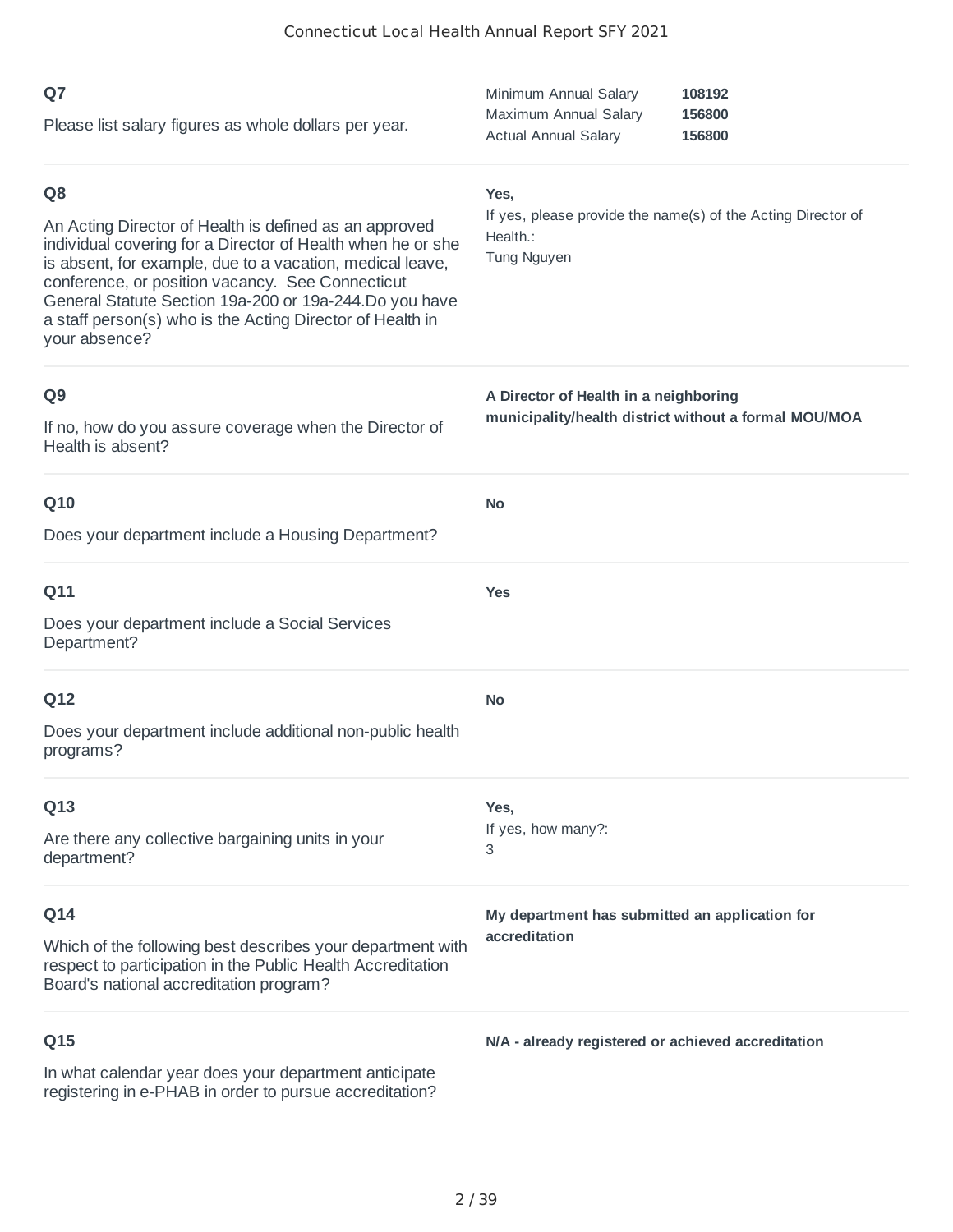# Page 4: Local Health Personnel

# **Q16**

## Administrative

|                                        | Full Time | Part Time | Contracted | Min. Salary-Hourly | Max. Salary-Hourly |
|----------------------------------------|-----------|-----------|------------|--------------------|--------------------|
| Assistant or Deputy Director of Health |           |           | 1          | \$43               | \$55               |
| Environmental Health Supervisor        | 1         |           |            | \$30               | \$42               |
| Nursing Supervisor                     | 1         |           |            | \$35               | \$46               |
| Office Manager                         | 1         |           |            | \$30               | \$40               |
| Bookkeeper                             |           |           |            |                    |                    |
| Secretary                              |           |           |            |                    |                    |
|                                        |           |           |            |                    |                    |

# **Q17**

## Medical

|                                                 | Full Time      | Part Time | Contracted     | Min. Salary-<br>Hourly | Max. Salary-<br>Hourly |
|-------------------------------------------------|----------------|-----------|----------------|------------------------|------------------------|
| Dental Professional                             |                |           |                |                        |                        |
| Dietitian / Nutritionist                        | $\overline{7}$ |           |                | \$20                   | \$40                   |
| Lab Technician                                  | 1              |           |                |                        |                        |
| Nurse* (RN, APRN)*Does not include School Nurse |                | 1         |                | \$25                   | \$43                   |
| Physician / Medical Advisor                     |                |           | 1              | \$0                    | \$0                    |
| <b>School Nurse</b>                             |                |           |                |                        |                        |
| Social Worker                                   |                |           | $\overline{2}$ | \$20                   | \$30                   |
|                                                 |                |           |                |                        |                        |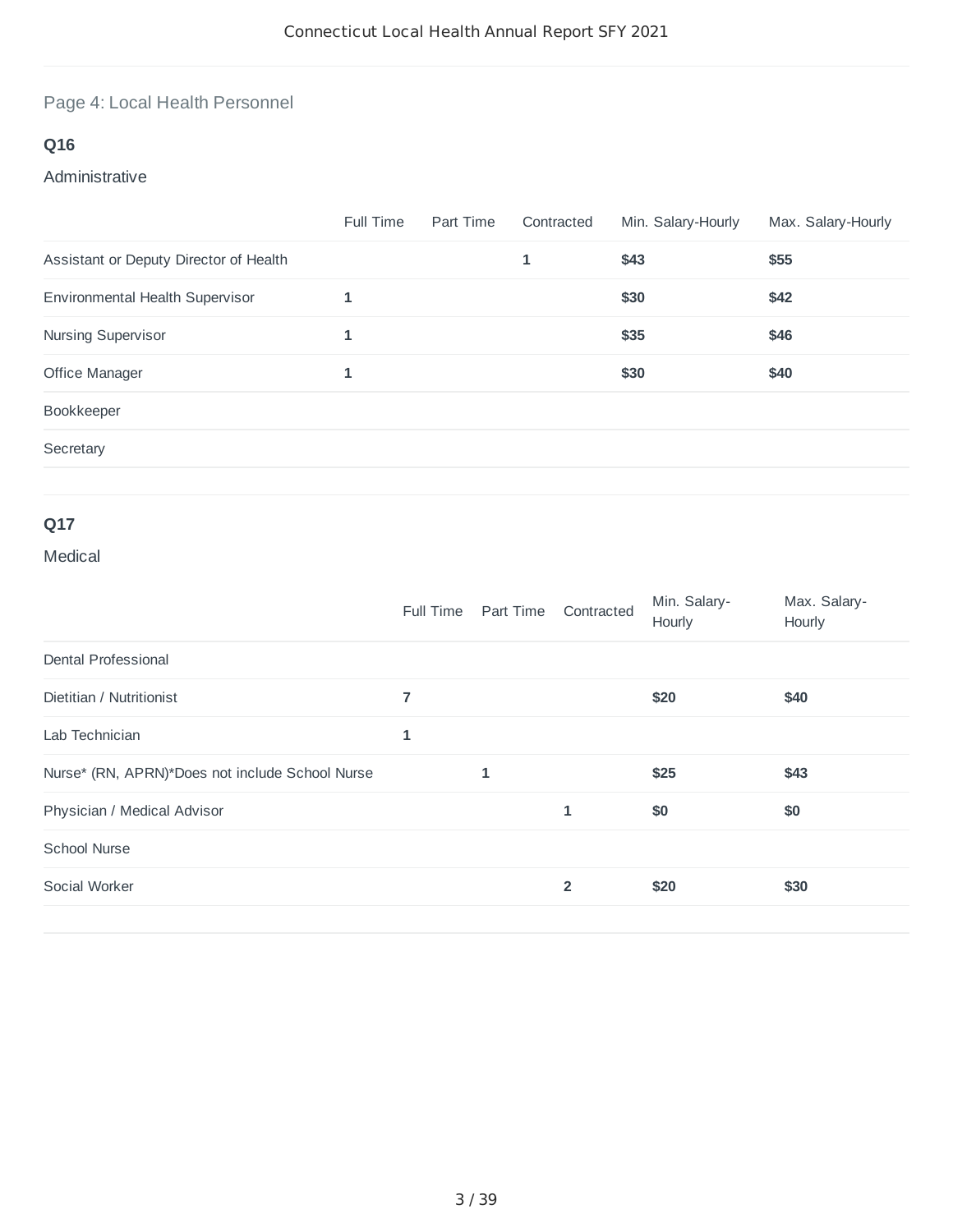#### Public Health

|                                                               | Full<br>Time   | Part<br>Time | Contracted     | Min. Salary-<br>Hourly | Max. Salary-<br>Hourly |
|---------------------------------------------------------------|----------------|--------------|----------------|------------------------|------------------------|
| Emergency Preparedness Coordinator                            | 1              |              |                | \$18                   | \$25                   |
| Environmental Health Inspector (e.g., food, lead,<br>housing) | 9              |              |                | \$18                   | \$23                   |
| Epidemiologist                                                | 1              |              |                | \$35                   | \$46                   |
| <b>Health Educator</b>                                        |                |              |                |                        |                        |
| Outreach Worker                                               | $\overline{2}$ |              | 11             | \$20                   | \$30                   |
| Other Paid Worker (Please describe below)                     | 18             | 1            | $\overline{2}$ | \$19                   | \$40                   |

Other Paid Worker, please describe:

4 nutrition aides 1 home visitation staff 6 management staff 3 finance staff 1 rental rebate/services 2 Admin EHS (1 FTE and 1/2 FTE) 1 Covid Staff (contracted) 1 Lead/Relocation 1 Opioid Coordinator 1 HIV (contracted)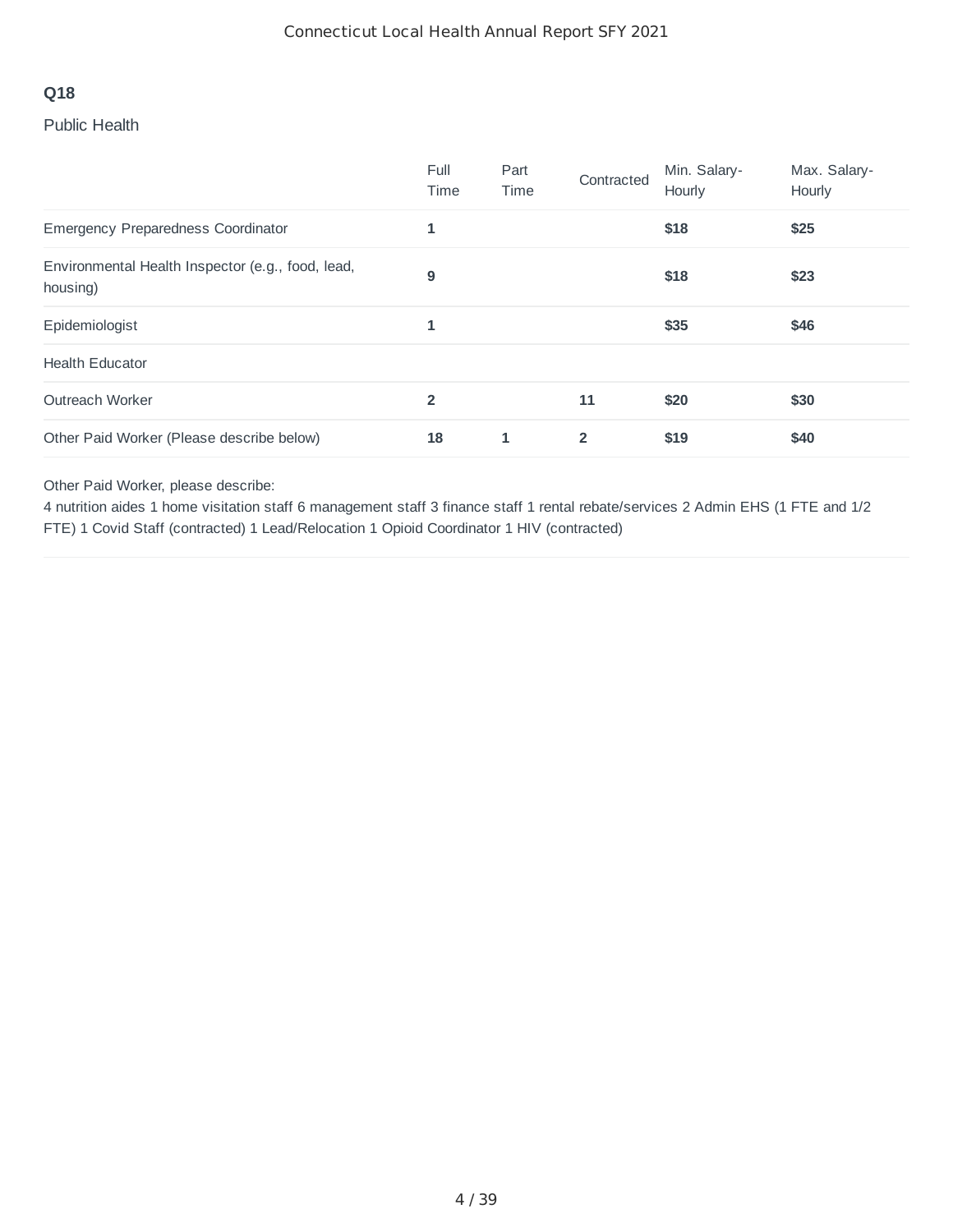How many of your staff have the following licenses and/or certifications?

|                                                             |           | $\#$           |
|-------------------------------------------------------------|-----------|----------------|
| Dental Hygienist (RHD)                                      |           |                |
| Dentist (DMD/DDS)                                           |           |                |
| Food Inspector                                              |           | $\mathbf{3}$   |
| <b>Health Educator (CHES)</b>                               |           |                |
| <b>Lead Assessor</b>                                        |           |                |
| Lead Inspector                                              |           | $\sqrt{5}$     |
| Nurse (RN/APRN)                                             |           | $\mathbf 1$    |
| Pharmacist (RPh)                                            |           |                |
| Phase I SSDS                                                |           |                |
| Phase II SSDS                                               |           |                |
| Physician (MD/DO)                                           |           | $\mathbf 1$    |
| Registered Dietitian (RD)                                   |           |                |
| Registered Sanitarian (RS)                                  |           | $\overline{2}$ |
| Social Worker (LSW)                                         |           | $\mathbf 1$    |
| Veterinarian (DVM/VMD)                                      |           |                |
| Other (Please describe below)                               |           | $\mathbf 1$    |
| Other License/Certification, please describe:<br><b>CPH</b> |           |                |
| Page 5: Public Health Department Revenue                    |           |                |
| <b>Q20</b>                                                  | Amount \$ | 2803881        |
| DPH funds - all regardless of source                        |           |                |
| Q <sub>21</sub>                                             | Amount \$ | 620315         |
| State funds - other than DPH                                |           |                |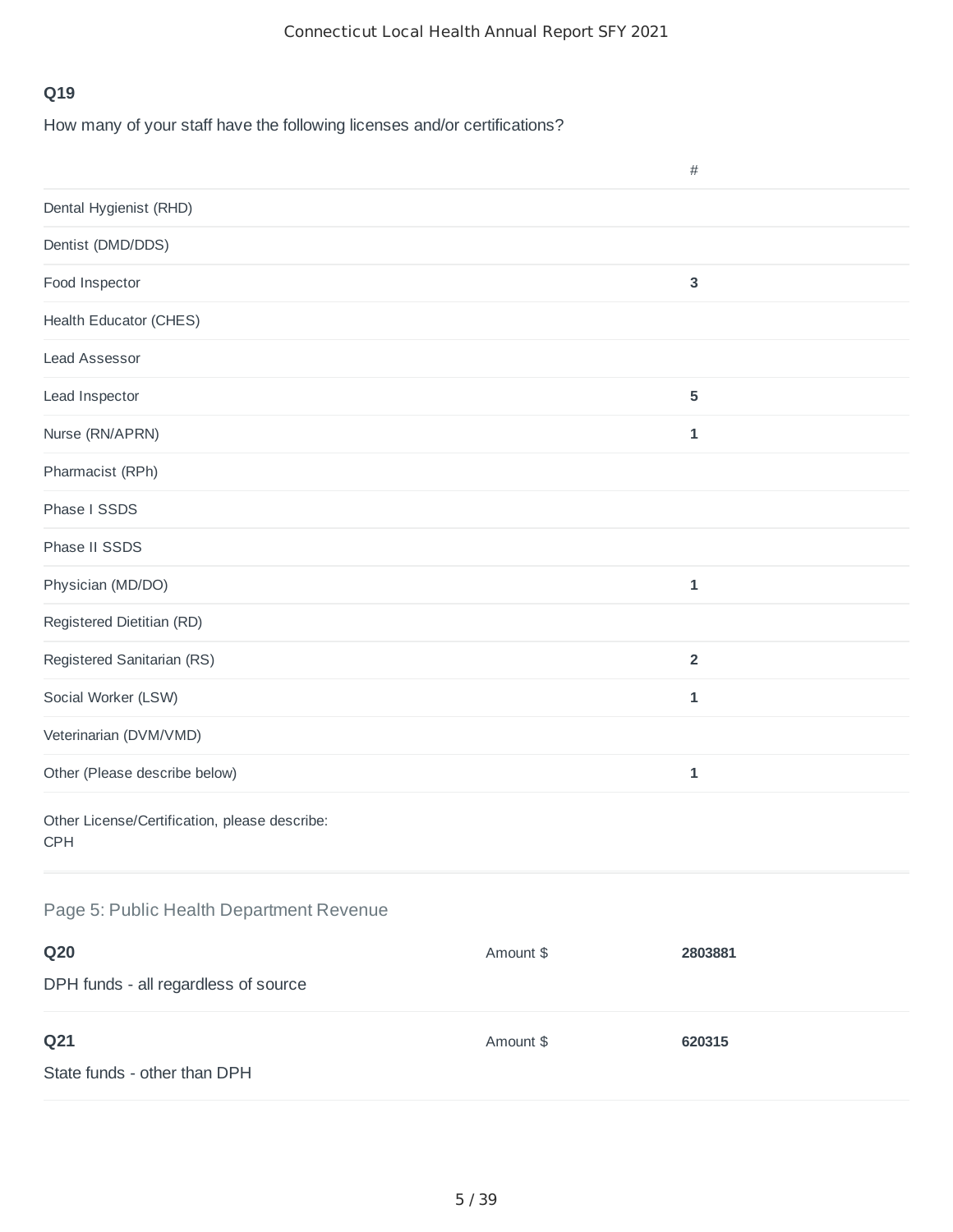## Connecticut Local Health Annual Report SFY 2021

| <b>Q22</b>                           | Amount \$ | 5773234   |
|--------------------------------------|-----------|-----------|
| Federal sources - direct             |           |           |
| Q <sub>23</sub>                      | Amount \$ | 338562    |
| Licensure/Permit fees                |           |           |
| Q24                                  | Amount \$ | 5263784   |
| Local funds - city/town sources      |           |           |
| Q <sub>25</sub>                      | Amount \$ | $\pmb{0}$ |
| Medicaid                             |           |           |
| <b>Q26</b>                           | Amount \$ | $\pmb{0}$ |
| Medicare                             |           |           |
| Q27                                  | Amount \$ | $\pmb{0}$ |
| Other revenue                        |           |           |
| Q28                                  | Amount \$ | $\pmb{0}$ |
| Patient personal fees                |           |           |
| <b>Q29</b>                           | Amount \$ | 1544458   |
| Private foundations                  |           |           |
| <b>Q30</b>                           | Amount \$ | $\pmb{0}$ |
| Private health insurance             |           |           |
| Q31                                  |           |           |
| What is your total operating budget? |           |           |
| 16344234                             |           |           |

Page 7: 10 ES - #1 Monitor health status to identify and solve community health problems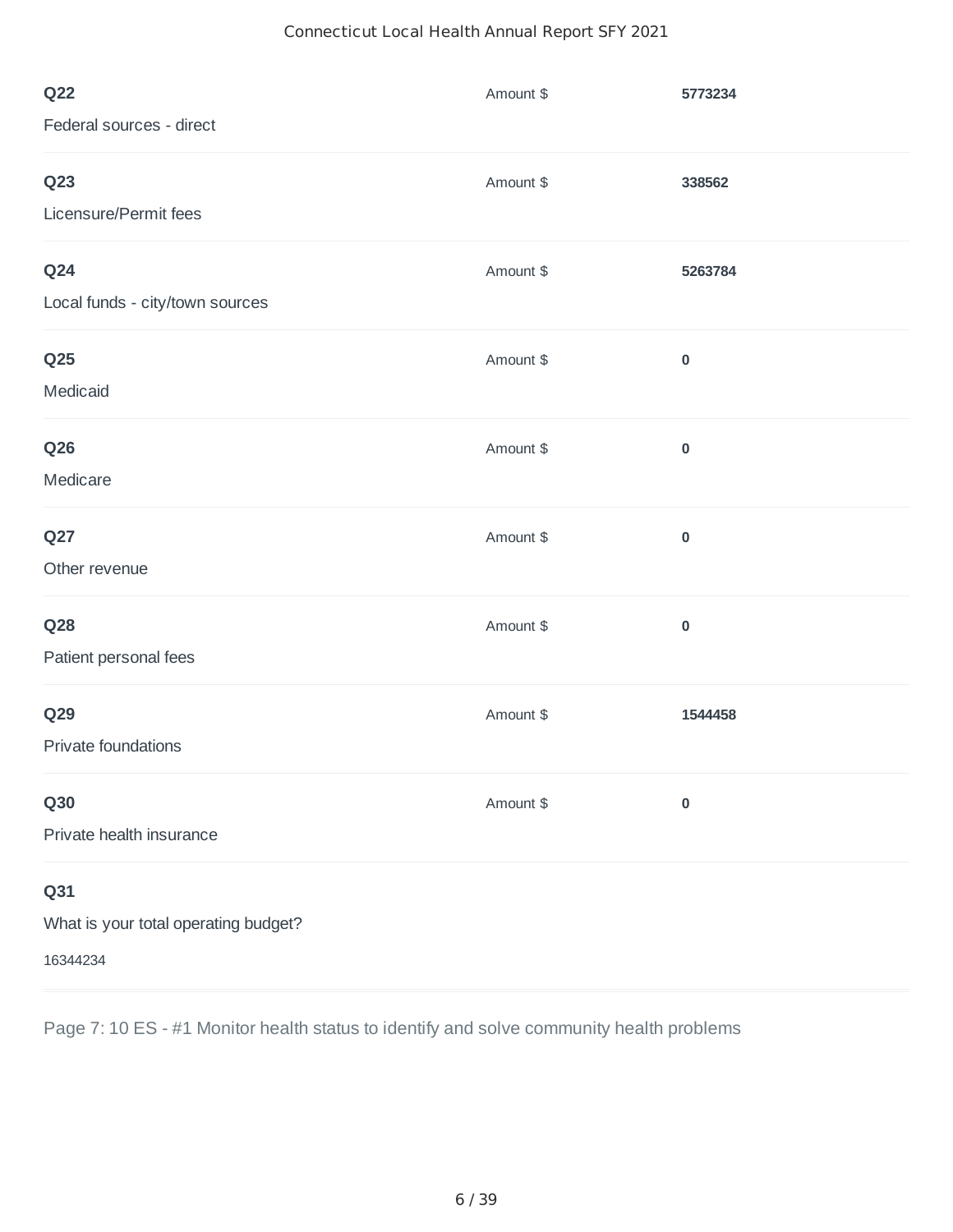| Q32<br>Requirement 1: My department has participated in or<br>conducted a local community health assessment (CHA)<br>within the last five years.                                                                                     | <b>Yes</b>                                                                                                                                                                                                                                                                                                                       |
|--------------------------------------------------------------------------------------------------------------------------------------------------------------------------------------------------------------------------------------|----------------------------------------------------------------------------------------------------------------------------------------------------------------------------------------------------------------------------------------------------------------------------------------------------------------------------------|
| Q <sub>33</sub><br>If yes, does the CHA include? (Select all that apply)                                                                                                                                                             | Data and information from various sources and how the<br>data were obtained<br>э.<br>Demographics of the population,<br>Description of health issues and specific descriptions of<br>population groups with particular health inequities<br>Description of factors that contribute to specific<br>populations' health challenges |
| Q34<br>If yes, please upload the CHA or provide web link.<br>Hartford_Community_Profile_2021.pdf (5MB)                                                                                                                               |                                                                                                                                                                                                                                                                                                                                  |
| Q35<br>Web link/URL                                                                                                                                                                                                                  | Respondent skipped this question                                                                                                                                                                                                                                                                                                 |
| Q36<br>Requirement 2: My department shared the findings from<br>the community health assessment with the residents in<br>my jurisdiction and asked for their input.                                                                  | <b>Yes</b>                                                                                                                                                                                                                                                                                                                       |
| Q37<br>If yes, what methods did you use to seek input from<br>residents? (Select all that apply)                                                                                                                                     | Community/town forums,<br>Listening sessions,<br>Presentations and discussions at local meetings                                                                                                                                                                                                                                 |
| Q38<br>Requirement 3: My department routinely gathers<br>information, collects data and/or conducts community<br>dialogues specific to populations or geographic areas in<br>the community where health inequities and poorer health | <b>Yes</b>                                                                                                                                                                                                                                                                                                                       |

indicators were identified in the community health

assessment.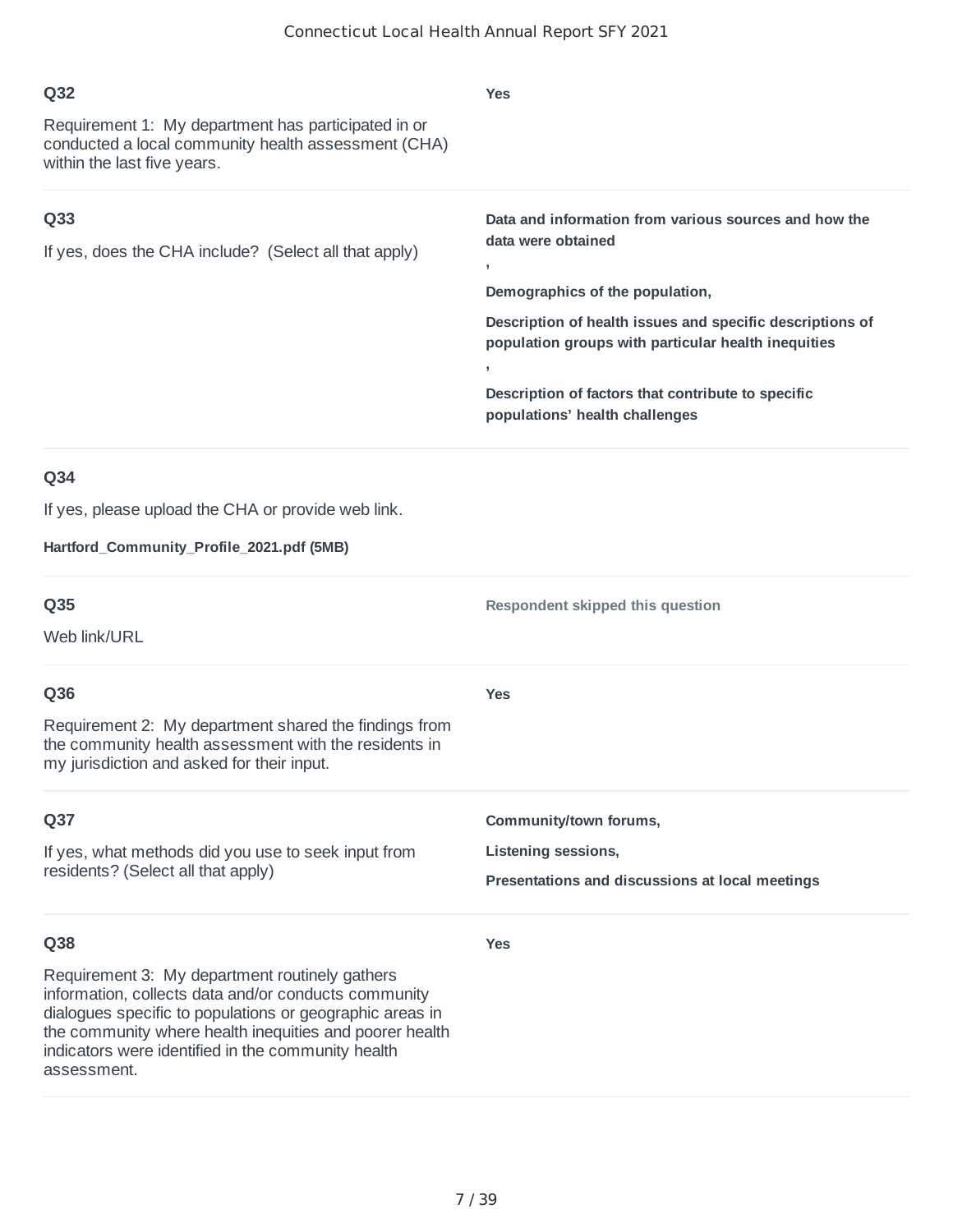| Q39                                                       | Conducting focus groups,                                                                                                                                                              |
|-----------------------------------------------------------|---------------------------------------------------------------------------------------------------------------------------------------------------------------------------------------|
| If yes, how is the data provided? (Select all that apply) | Participating in other local organizations' community<br>meetings (e.g., church community meetings, school<br>public meetings, community association meetings or<br>assemblies, etc.) |
|                                                           | Conducting group discussions with specific<br>populations (e.g., teenagers, young mothers, residents<br>of a specific neighborhood, etc.)                                             |

Page 8: 10 ES - #1 Monitor health status to identify and solve community health problems

| Q40                                                                                                                                     | <b>Yes</b>                           |
|-----------------------------------------------------------------------------------------------------------------------------------------|--------------------------------------|
| Requirement 1: My department shared the results of the<br>community health assessment with the<br>partners/stakeholders and the public. |                                      |
| Q41                                                                                                                                     | Emails to partners and stakeholders, |
| If yes, how did your department share the results of the<br>CHA? (Select all that apply)                                                | Articles in newspapers,              |
|                                                                                                                                         | Local news,                          |
|                                                                                                                                         | Social media,                        |
|                                                                                                                                         | Website                              |
|                                                                                                                                         |                                      |

Page 9: 10 ES - #1 Monitor health status to identify and solve community health problems

| Q42                                                                                                                                                                                                                                     | <b>Yes</b>             |
|-----------------------------------------------------------------------------------------------------------------------------------------------------------------------------------------------------------------------------------------|------------------------|
| Requirement 1: My department has written processes<br>and/or protocols used to collect surveillance data from<br>multiple sources and to review and analyze the data.                                                                   |                        |
| Q43                                                                                                                                                                                                                                     | Fax,                   |
| If yes, how are the data collected? (Select all that apply)                                                                                                                                                                             | Emails,                |
|                                                                                                                                                                                                                                         | <b>Electronic data</b> |
| Q44                                                                                                                                                                                                                                     | <b>No</b>              |
| Requirement 2: My department has written processes<br>and/or protocols that (1) specify which surveillance data<br>are confidential and (2) assure the confidential data are<br>maintained and handled in a secure confidential manner. |                        |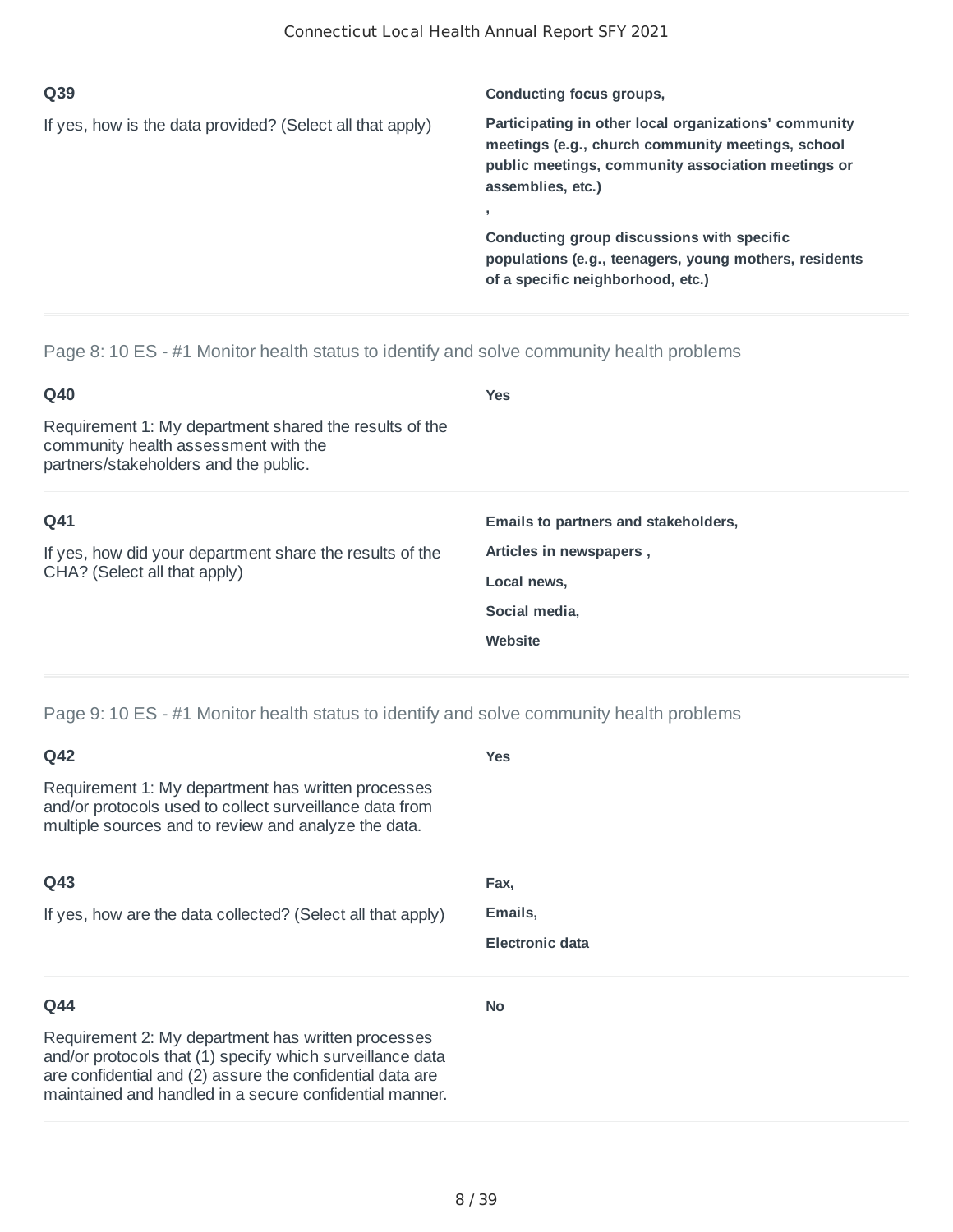**Respondent skipped this question**

If yes, please upload the protocol.

| Q46                                                                                                                                   | <b>Yes</b>                                                        |
|---------------------------------------------------------------------------------------------------------------------------------------|-------------------------------------------------------------------|
| If no, is the protocol in development?                                                                                                |                                                                   |
| Q47                                                                                                                                   | <b>Yes</b>                                                        |
| Requirement 3: My department has a 24/7 contact system<br>or protocol to collect data from those who report data to<br>my department. |                                                                   |
| Q48                                                                                                                                   | A designated telephone line (voice or fax),                       |
| If yes, how does your department collect the data 24/7?<br>(Select all that apply)                                                    | Email address,<br>Designated contact person or a list of contacts |
| Q49                                                                                                                                   | <b>Yes</b>                                                        |
| Requirement 4: My department regularly uses the state<br>DPH surveillance systems.                                                    |                                                                   |
| Q50                                                                                                                                   | CTSITE (childhood lead),                                          |
| If yes, which surveillance systems do your department<br>use? (Select all that apply)                                                 | <b>CTEDSS</b> (reportable diseases),                              |
|                                                                                                                                       | CTWiz (immunizations),<br><b>Syndromic Surveillance (opioids)</b> |
|                                                                                                                                       |                                                                   |

# **Q51**

How many staff have been trained to use any of the state surveillance systems?

5

Page 10: 10 ES - #1 Monitor health status to identify and solve community health problems

## **Q52**

**Yes**

Requirement 1: My department has been involved in the collection of primary quantitative data in addition to surveillance data.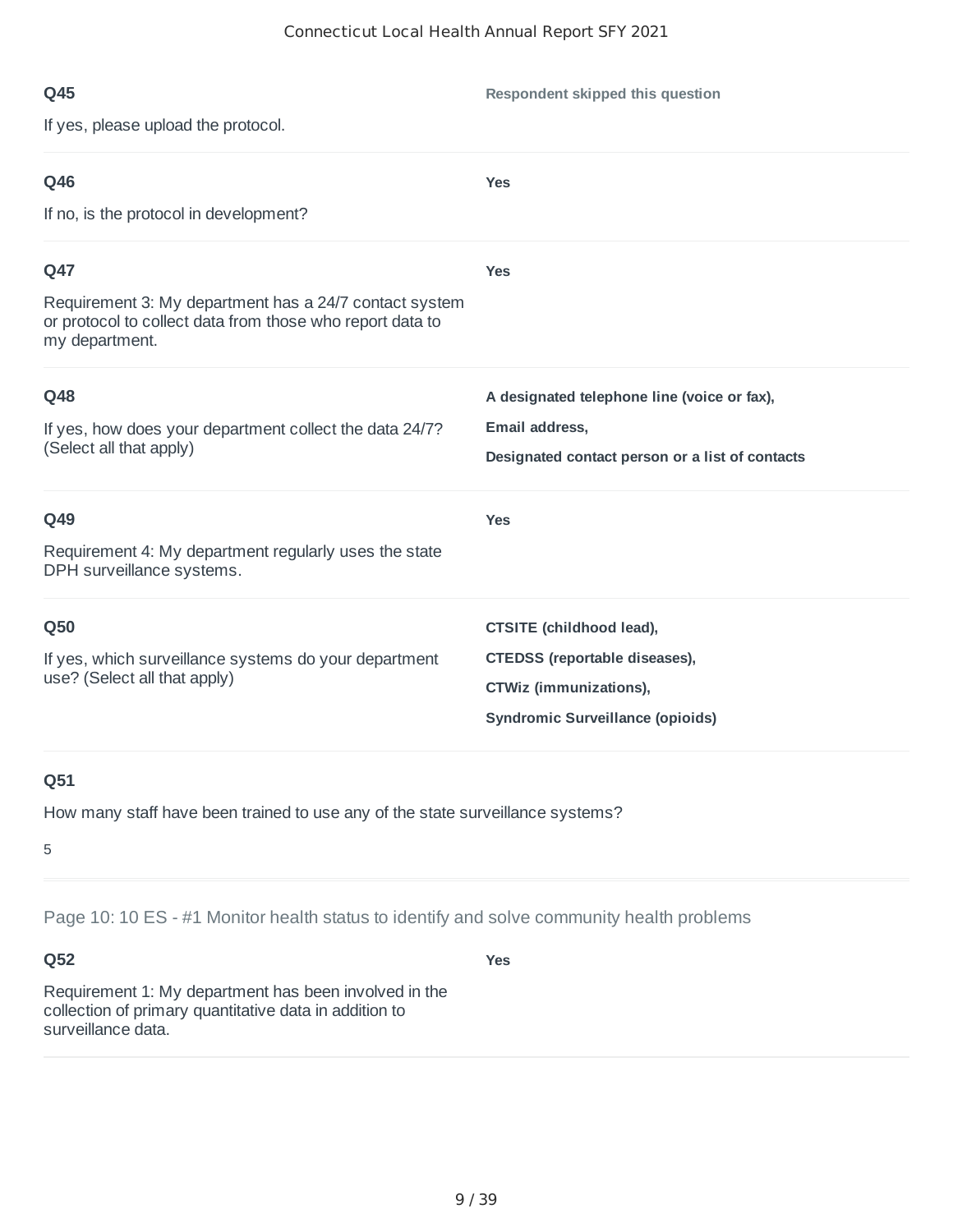| Q53<br>If yes, how has your department collected primary<br>quantitative data? (Select all that apply)<br>Q54<br>Requirement 2: My department has been involved in the<br>collection of primary qualitative data. | Surveys of target groups,<br>Vital records,<br>Inspection data,<br>Data collected for community health assessment<br><b>Yes</b> |
|-------------------------------------------------------------------------------------------------------------------------------------------------------------------------------------------------------------------|---------------------------------------------------------------------------------------------------------------------------------|
| Q55<br>If yes, how your department has been involved in the<br>collection of primary qualitative data? (Select all that apply)                                                                                    | Listening sessions,<br>Focus groups,<br>Group interviews,<br>Key informant interviews                                           |
| Q56<br>Requirement 3: My department uses standardized data<br>collection instruments to collect quantitative or qualitative<br>data.                                                                              | <b>Yes</b>                                                                                                                      |
| Page 11: 10 ES - #1 Monitor health status to identify and solve community health problems<br>Q57<br>Requirement 1: My department analyses various types of<br>data and draws conclusions.                         | <b>Yes</b>                                                                                                                      |
| Q58<br>If yes, do the analyses of the data include the following?<br>(Select all that apply)                                                                                                                      | Time/trend analysis,<br>Primary and secondary data from multiple sources                                                        |
| Q59<br>Requirement 2: My department shares data and data<br>analyses.                                                                                                                                             | <b>Yes</b>                                                                                                                      |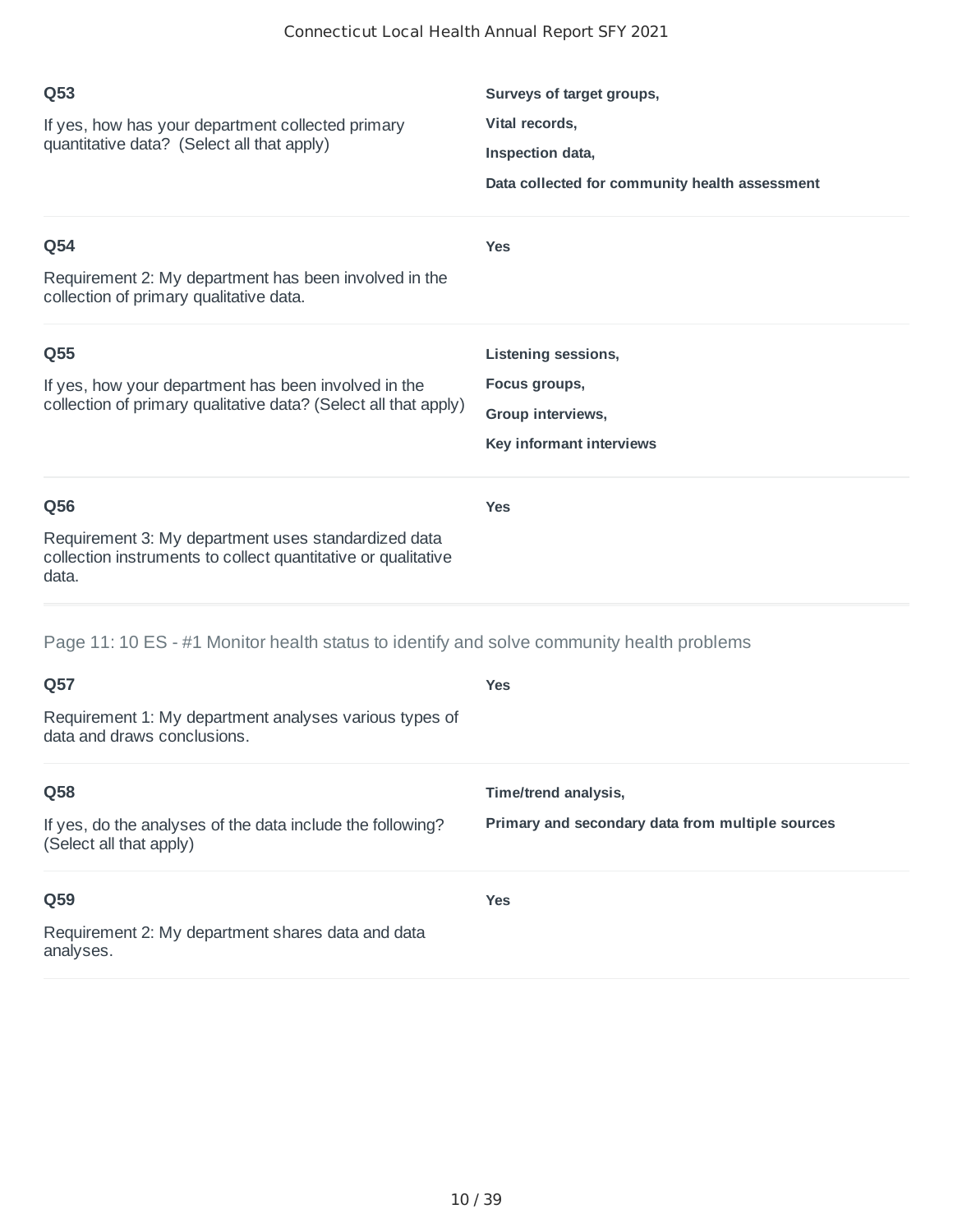| Q60                                                                                                | Internal staff,                |
|----------------------------------------------------------------------------------------------------|--------------------------------|
| If yes, with whom does you department share the data and<br>data analyses? (Select all that apply) | <b>Community groups,</b>       |
|                                                                                                    | <b>Public Health Partners,</b> |
|                                                                                                    | Elected officials,             |
|                                                                                                    | Residents,                     |
|                                                                                                    | <b>Media</b>                   |
|                                                                                                    |                                |

Page 12: 10 ES - #1 Monitor health status to identify and solve community health problems

| Q61                                                                                                                                                                                           | <b>Yes</b>                       |
|-----------------------------------------------------------------------------------------------------------------------------------------------------------------------------------------------|----------------------------------|
| Requirement 1: My department has used data to develop<br>policies, processes, programs or interventions or to revise<br>or expand existing policies, processes, programs or<br>interventions. |                                  |
| Q62                                                                                                                                                                                           | Local ordinances.                |
| If yes, how has the department used data? (Select all that                                                                                                                                    | Licensing/Permitting Program,    |
| apply)                                                                                                                                                                                        | <b>Health Promotion Programs</b> |

Page 13: 10 ES - #1 Monitor health status to identify and solve community health problems

| Q63                                                                                         | <b>Yes</b>               |
|---------------------------------------------------------------------------------------------|--------------------------|
| Requirement 1: My department provides summaries or<br>fact sheets of community health data. |                          |
| Q64                                                                                         | Residents,               |
| If yes, who are the summaries/fact sheets shared with?<br>(Select all that apply)           | Public health partners,  |
|                                                                                             | <b>Community groups,</b> |
|                                                                                             | Key stakeholders,        |
|                                                                                             | Elected officials,       |
|                                                                                             | Media                    |
|                                                                                             |                          |

Page 14: 10 ES - #2 Diagnose and investigate health problems and health hazards in the community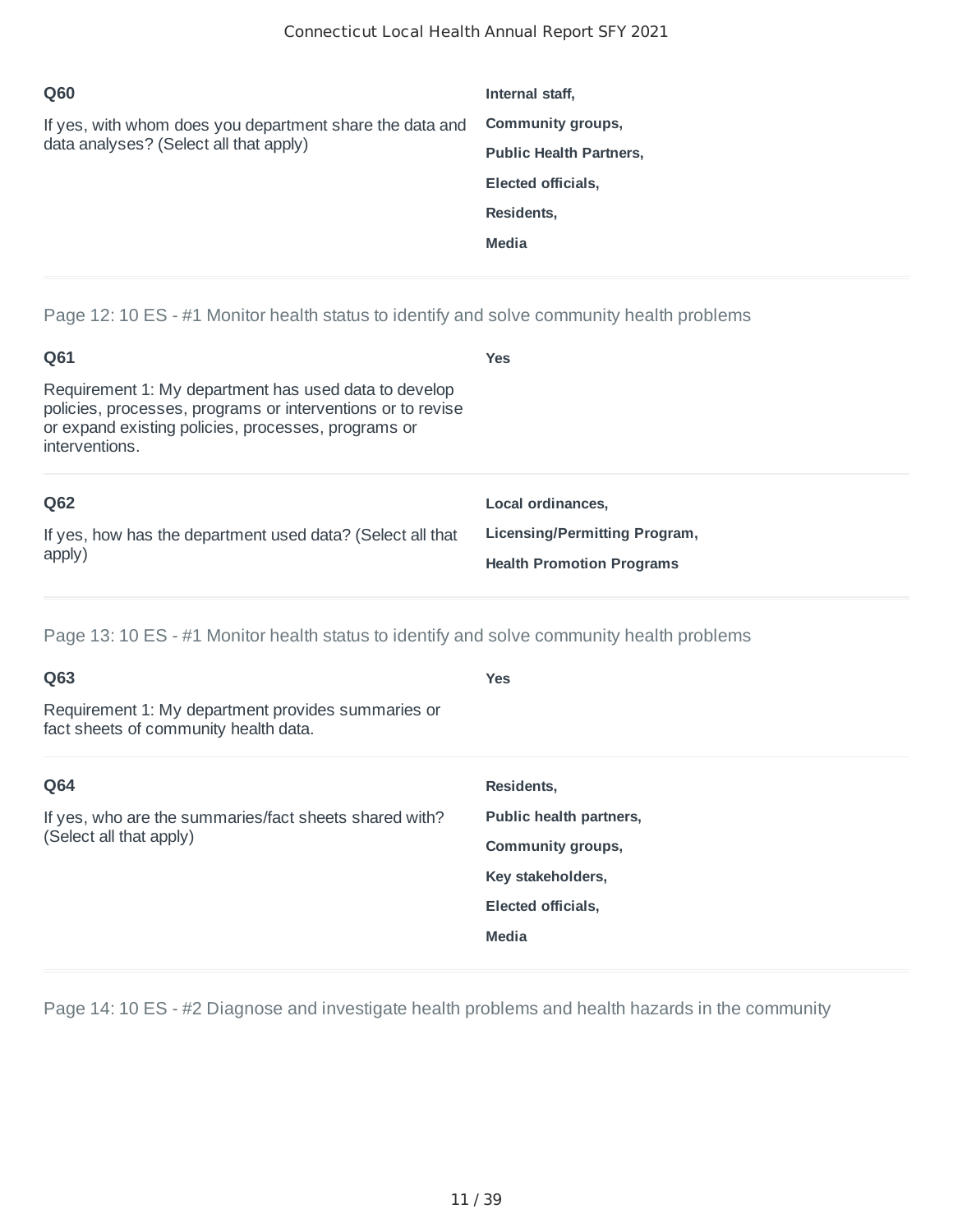| Q65                                                                                                                                                                                                                       | <b>Yes</b>                       |
|---------------------------------------------------------------------------------------------------------------------------------------------------------------------------------------------------------------------------|----------------------------------|
| Requirement 1: My department has a written protocol that<br>includes a procedure for conducting investigations of<br>suspected or identified health problems and environmental<br>and occupational public health hazards. |                                  |
| Q66                                                                                                                                                                                                                       | Internal staff.                  |
| If yes, for which of the following entities does the protocol<br>delineate the assignment of responsibilities? (Select all that<br>apply)                                                                                 | DPH (Food, Asbestos, SSDS),      |
|                                                                                                                                                                                                                           | Other state agencies (DEEP, DCP) |
|                                                                                                                                                                                                                           |                                  |

Page 15: 10 ES - #2 Diagnose and investigate health problems and health hazards in the community

## **Q67** Requirement 1: My department conducts reviews or programmatic evaluations (e.g., After Action Report) of investigations to ensure capacity to respond to outbreaks of infectious disease. **Yes Q68** Requirement 2: My department has a written report or other documentation of a completed investigation of a noninfectious health problem or hazard. **No**

Page 16: 10 ES - #2 Diagnose and investigate health problems and health hazards in the community

| Q69                                                                                                                                                  | <b>Yes</b>                                                                  |
|------------------------------------------------------------------------------------------------------------------------------------------------------|-----------------------------------------------------------------------------|
| Requirement 1: My department has a tracking log or audit<br>on investigations that includes reporting lab test results<br>and investigation results. |                                                                             |
| Q70                                                                                                                                                  | Tracking log,                                                               |
| If yes, how does your department track investigations?<br>(Select all that apply)                                                                    | State surveillance systems (CTEDSS, CTSITE, CTEPHT-<br>also known as MAVEN) |

Page 17: 10 ES - #2 Diagnose and investigate health problems and health hazards in the community

#### **Q71** Requirement 1: My department has written protocols for the containment/mitigation of health problems and hazards. **No**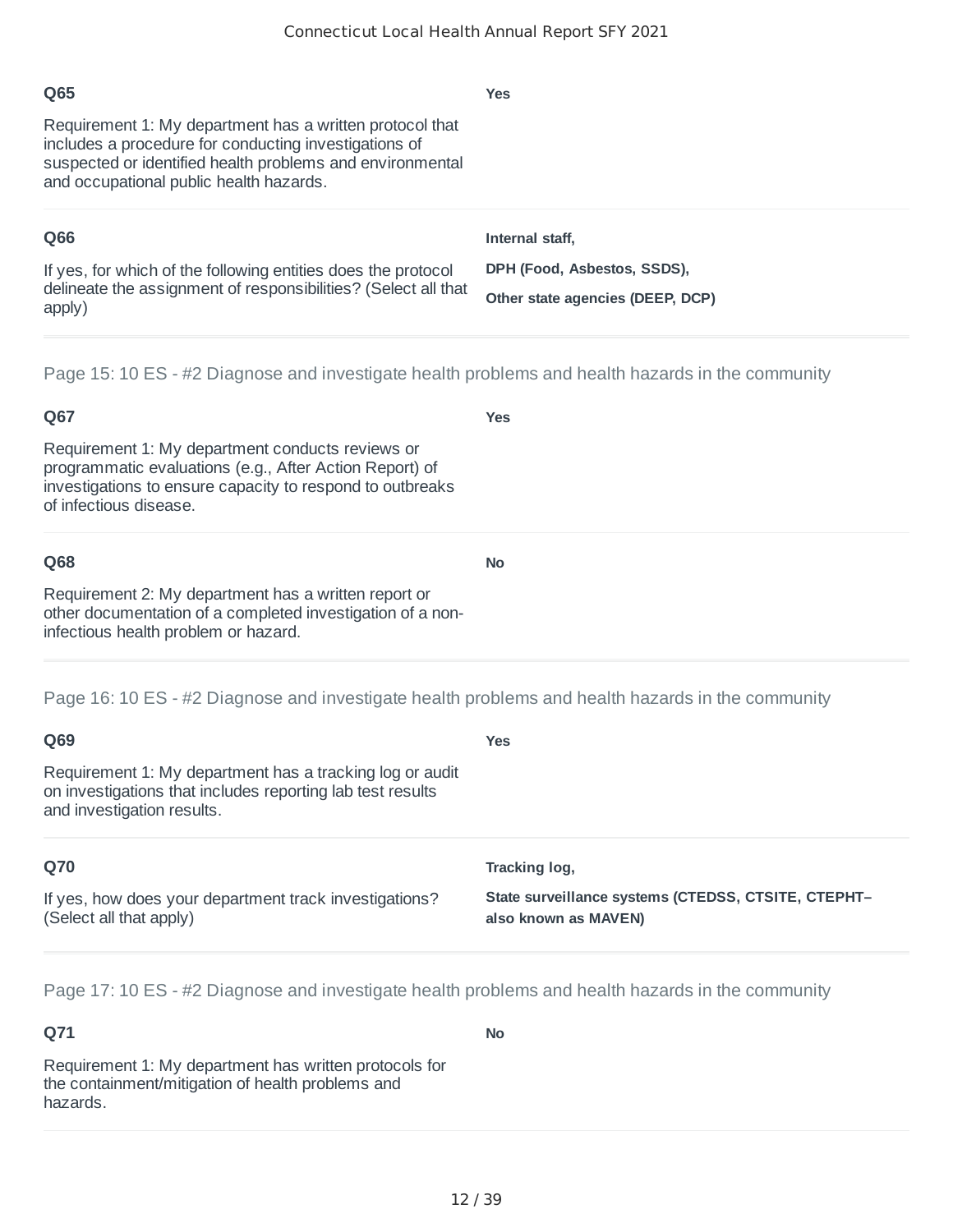**Yes**

**Yes**

#### **Q72**

**Respondent skipped this question**

If yes, does the protocol(s) include? (Select all that apply)

Page 18: 10 ES - #2 Diagnose and investigate health problems and health hazards in the community

## **Q73**

Requirement 1: My department has an infectious disease outbreak protocols that describe the process for determining when the EOP will be implemented.

## **Q74**

If yes, please upload the protocol.

**HHS\_Outbreak Investigation protocol.pdf (562.6KB)**

## **Q75**

If no, is the protocol in development?

## **Q76**

Requirement 2: My department has protocols that specifically address environmental public health hazards and that describe the process of determining when the EOP will be implemented.

## **Q77**

If yes, please upload one protocol.

**Hartford\_HHS\_Environmental Surety Plan\_2020.pdf (1.3MB)**

## **Q78**

**Respondent skipped this question**

**Respondent skipped this question**

If no, is the protocol in development?

# **Q79**

Requirement 3: My department has cluster evaluation protocols describing the process for determining when the EOP will be implemented.

## **Q80**

**Respondent skipped this question**

If yes, please upload the protocol.

**No**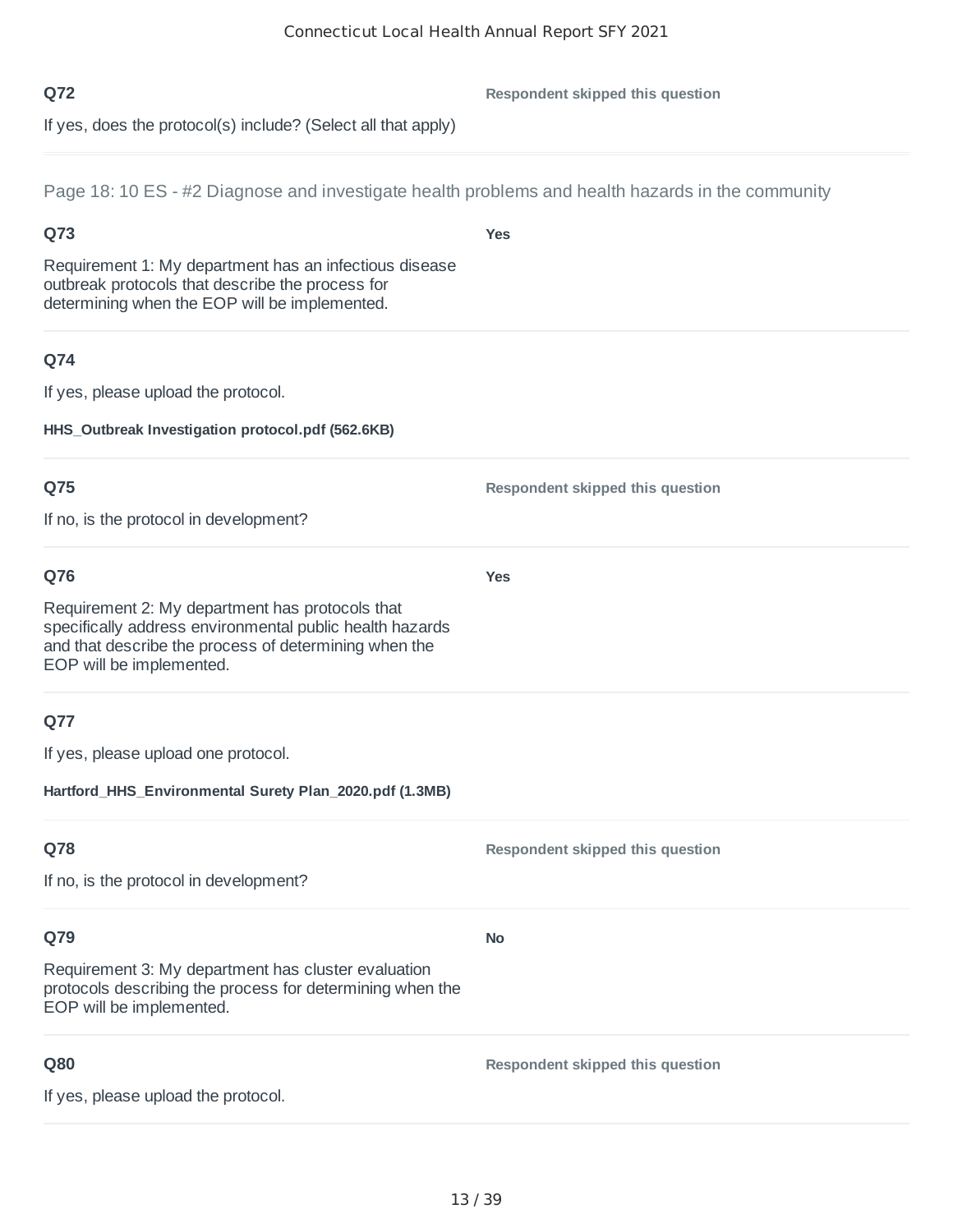| Page 19: 10 ES - #2 Diagnose and investigate health problems and health hazards in the community                                                                                                                                                                 |                                  |
|------------------------------------------------------------------------------------------------------------------------------------------------------------------------------------------------------------------------------------------------------------------|----------------------------------|
| Q82                                                                                                                                                                                                                                                              | <b>No</b>                        |
| Requirement 1: My department has a written description of<br>how it determines if an event has risen to the level of<br>significance requiring an AAR.                                                                                                           |                                  |
| Q83<br>If no, is the documentation in development?                                                                                                                                                                                                               | <b>Yes</b>                       |
| Q84<br>How many drills and exercises did your department conduct or participate in the last fiscal year?<br>2                                                                                                                                                    |                                  |
| Q85<br>How many real world public health events did your department respond to in the last fiscal year?<br>10                                                                                                                                                    |                                  |
| Q86<br>How many were significant that required the development of an AAR?<br>1                                                                                                                                                                                   |                                  |
| Page 20: 10 ES - #2 Diagnose and investigate health problems and health hazards in the community<br>Q87<br>Requirement 1: My department has policies and<br>procedures outlining how the department maintains 24/7<br>access to support services in emergencies. | <b>Yes</b>                       |
| Q88<br>If no, are the policies and procedures in development?                                                                                                                                                                                                    | Respondent skipped this question |
|                                                                                                                                                                                                                                                                  |                                  |

If no, is the protocol in development?

**Yes**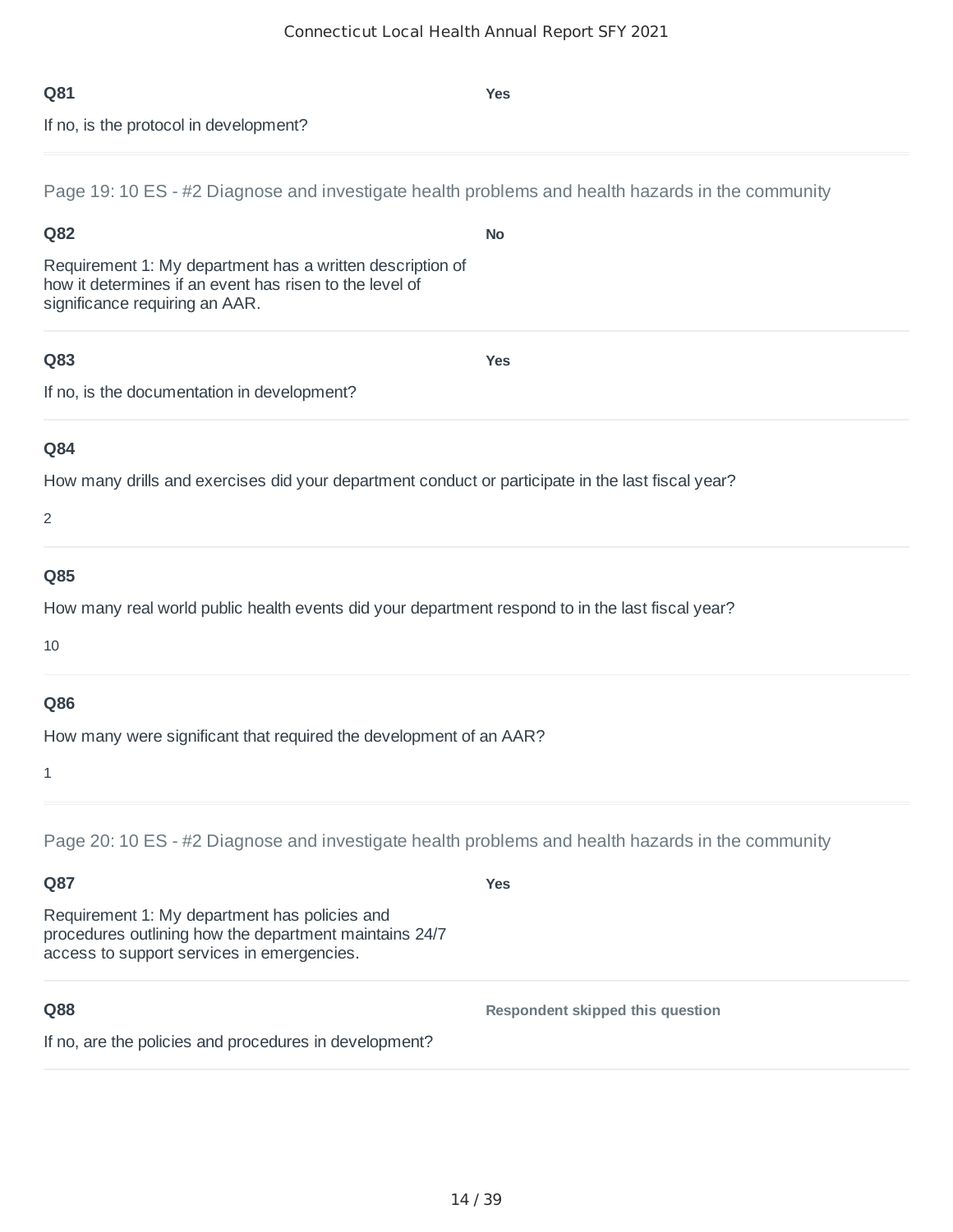| Q89                                                                                                                                              | <b>No</b>                               |
|--------------------------------------------------------------------------------------------------------------------------------------------------|-----------------------------------------|
| Requirement 2: My department has a call down list that is<br>used to contact epidemiological and environmental local<br>public health resources. |                                         |
| <b>Q90</b>                                                                                                                                       | <b>Respondent skipped this question</b> |
| If yes,                                                                                                                                          |                                         |
| Q91                                                                                                                                              | <b>No</b>                               |
| Requirement 3: My department has a written policy or<br>procedure to assure 24/7 access to laboratory services.                                  |                                         |
| Q92                                                                                                                                              | Respondent skipped this question        |
| If yes, please upload the protocol.                                                                                                              |                                         |
| Q93                                                                                                                                              | <b>Yes</b>                              |
| If no, is the policy/procedure in development?                                                                                                   |                                         |
| Q94                                                                                                                                              | <b>Yes</b>                              |
| Requirement 4: My department has protocols for handling<br>and submitting of specimens.                                                          |                                         |
| Q95                                                                                                                                              |                                         |
| If yes, please upload the protocol.                                                                                                              |                                         |
| Stool specimen_Handling_Submitting.pdf (561.2KB)                                                                                                 |                                         |
| Q96                                                                                                                                              | Respondent skipped this question        |
| If no, is the policy/procedure in development?                                                                                                   |                                         |
| Page 21: 10 ES - #2 Diagnose and investigate health problems and health hazards in the community                                                 |                                         |

Requirement 1: My department has a protocol, procedure or policy that identifies support personnel (within or outside the department) who will be called on to provide surge capacity.

**Yes**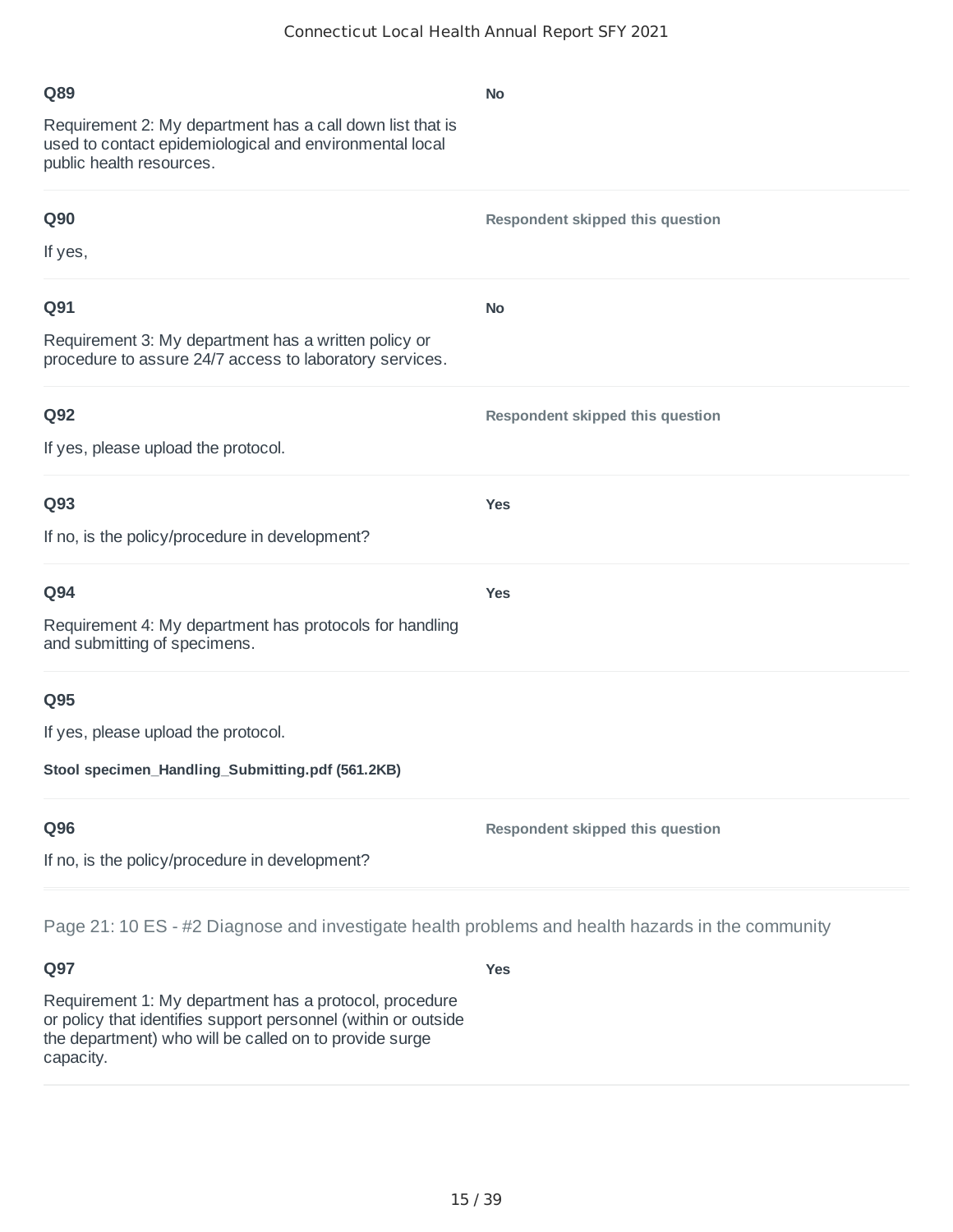| Q98<br>If no, is the protocol/procedure/policy in development?                                                                                                                                                                  | Respondent skipped this question |
|---------------------------------------------------------------------------------------------------------------------------------------------------------------------------------------------------------------------------------|----------------------------------|
| Q99<br>Requirement 2: My department has staffing lists for surge<br>capacity which includes both the staffing needed for a<br>surge response and how staff will fill those needs.                                               | <b>Yes</b>                       |
| Q100<br>If yes, how are staff notified if they are needed for surge<br>capacity? (Select all that apply)                                                                                                                        | Email,<br>Call down,<br>Text     |
| Q101<br>Requirement 3: My department has a document detailing<br>the availability of equipment (transportation, field<br>communications, personal protective equipment (PPE),<br>etc.) to support a surge.                      | <b>Yes</b>                       |
| Q102<br>If no, is the document in development?                                                                                                                                                                                  | Respondent skipped this question |
| Q103<br>Requirement 4: My department has a schedule for training<br>or exercises to prepare personnel who will serve in surge<br>capacity (e.g., ICS or PPE).                                                                   | <b>Yes</b>                       |
| Q104<br>If no, is the schedule in development?                                                                                                                                                                                  | Respondent skipped this question |
| Q105<br>Requirement 5: My department has a list and description<br>of contracts, MOAs/MOUs, and/or mutual assistance<br>agreements providing addition staff and services, including<br>laboratory services, for surge capacity. | <b>No</b>                        |

Page 22: 10 ES - #2 Diagnose and investigate health problems and health hazards in the community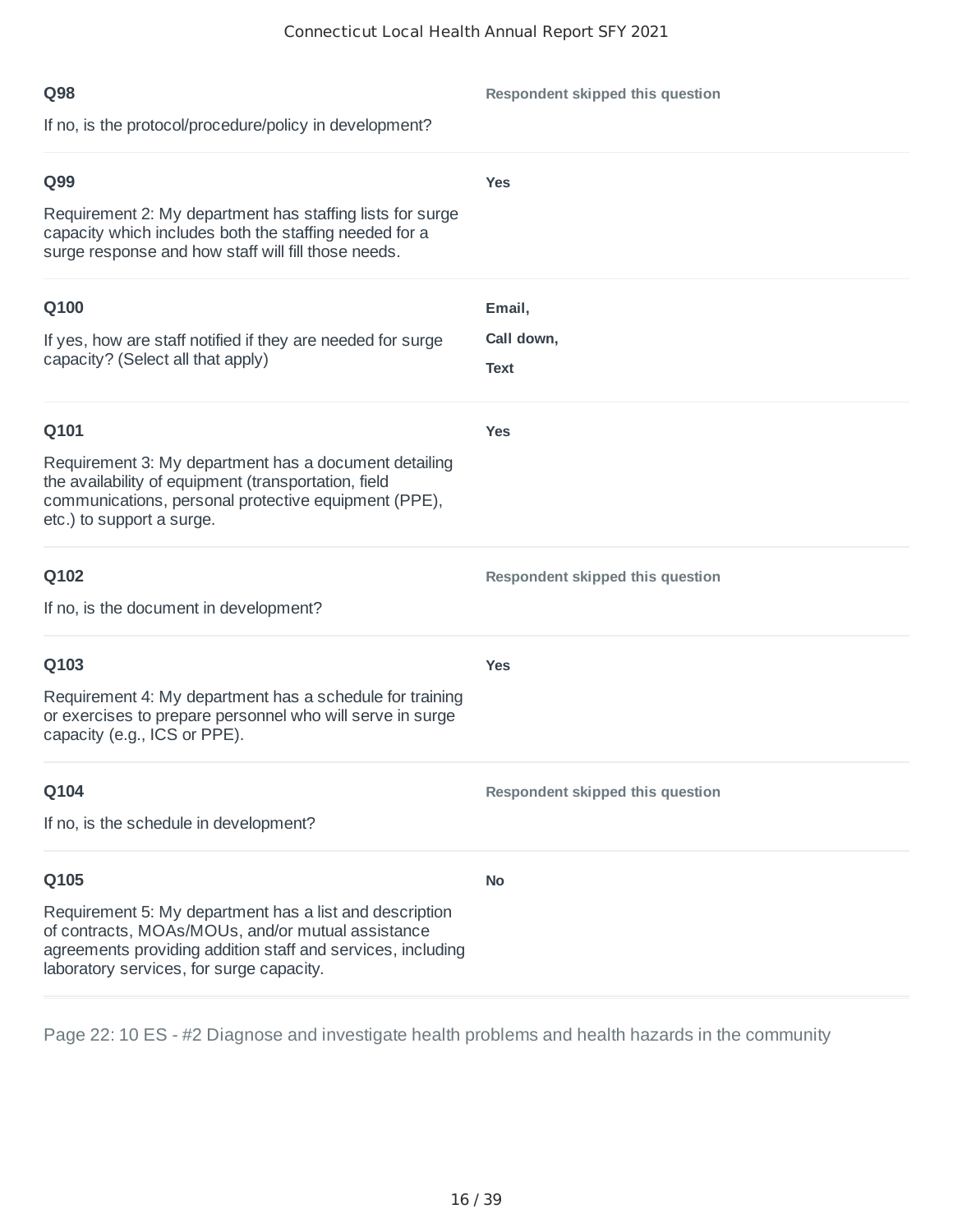**Yes**

**Yes**

**Web page,**

**Social media,**

**factsheets)**

**Fax broadcasts,**

**Email listservs**

**Automated call systems,**

**,**

**Press release/media,**

**Distribution of printed materials (brochures, flyers,**

**Respondent skipped this question**

Requirement 1: My department has a communication protocol to contact staff, health care providers, response partners, the media and others, 24/7.

#### **Q107**

If yes, please upload the protocol.

**COH\_HHS\_PHERP\_updated Jan 2020.pdf (3.5MB)**

#### **Q108**

If no, is the protocol in development?

#### **Q109**

Requirement 2: My department provides information to partners and the public about how to contact the health department to report a public health emergency, risk, problem, or environmental or occupational public health hazard.

#### **Q110**

If yes, how does your department inform partners and the public? (Select all that apply)

# **Q111**

**Yes**

Requirement 3: My department's partners and the public can contact the health department 24/7.

| 0112                                                                                              | Police dispatch,     |
|---------------------------------------------------------------------------------------------------|----------------------|
| If yes, how does the public and partners contact your<br>department 24/7? (Select all that apply) | 24/7 phone number,   |
|                                                                                                   | Email,               |
|                                                                                                   | Staff call down list |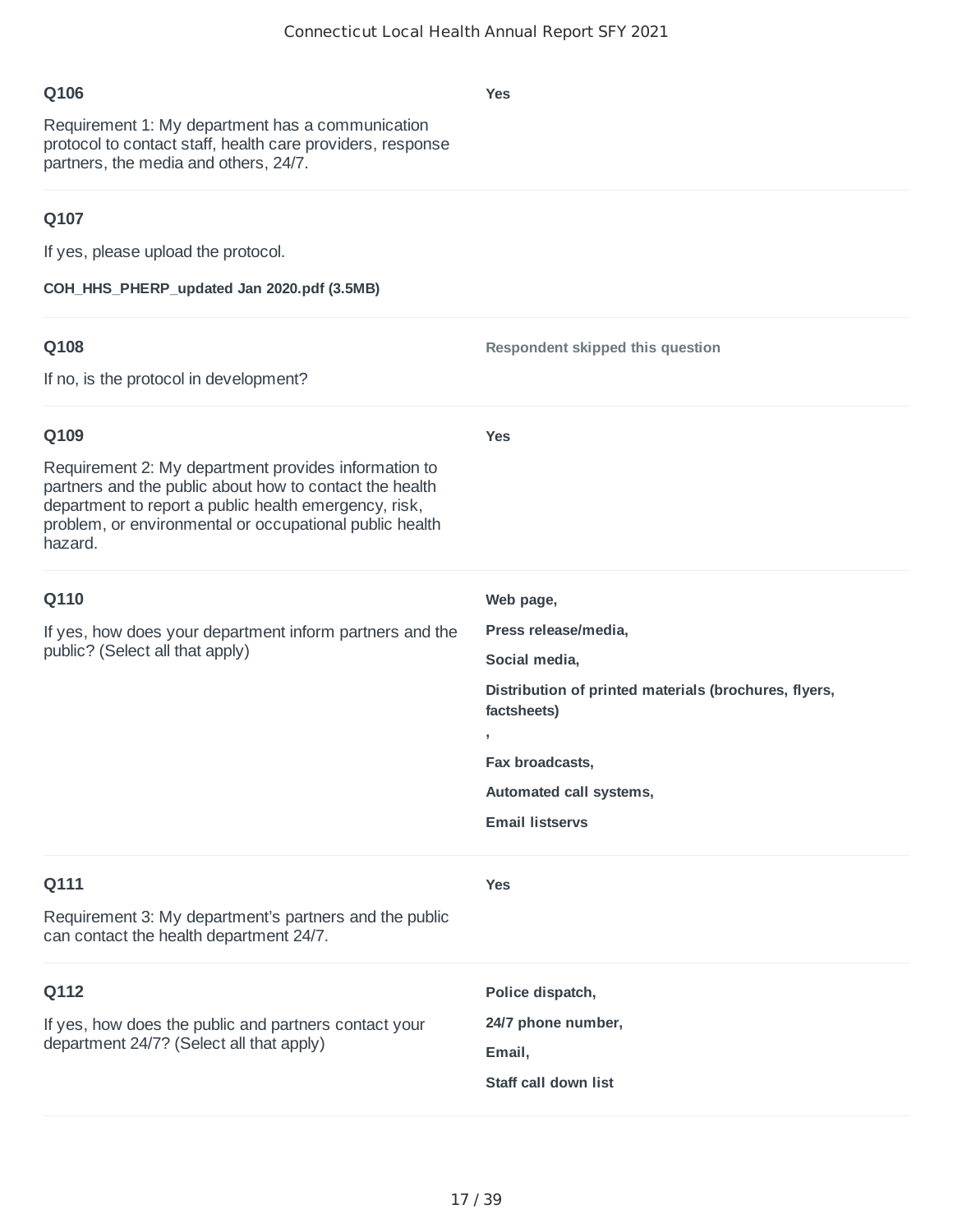**Yes**

# **Q113**

Requirement 4: My department has established or participates in a Health Alert Network (HAN) or similar system that receives and issues alerts 24/7.

## **Q114**

If yes, how often does your department test the system?

Quarterly

| <b>Yes</b>                                                           |
|----------------------------------------------------------------------|
|                                                                      |
| Web page,                                                            |
| Social media,                                                        |
| Distribution of printed materials (brochures, flyers,<br>factsheets) |
| $\mathbf{r}$                                                         |
| Automated call systems,                                              |
| Email listservs,                                                     |
| Press release,                                                       |
| Press conference,                                                    |
| <b>Public service announcement</b>                                   |
|                                                                      |

Page 23: 10 ES - #3 Inform, educate, and empower people about health issues

| Q117                                                                                                                                          | <b>Yes</b>                         |
|-----------------------------------------------------------------------------------------------------------------------------------------------|------------------------------------|
| Requirement 1: My department has provided information<br>to the public on health risks, health behaviors, disease<br>prevention, or wellness. |                                    |
| Q118                                                                                                                                          | Public presentation,               |
| If yes, how has your department provided information to<br>the public? (Select all that apply)                                                | Press release,                     |
|                                                                                                                                               | Media communications,              |
|                                                                                                                                               | Brochure,                          |
|                                                                                                                                               | Social media,                      |
|                                                                                                                                               | <b>Public service announcement</b> |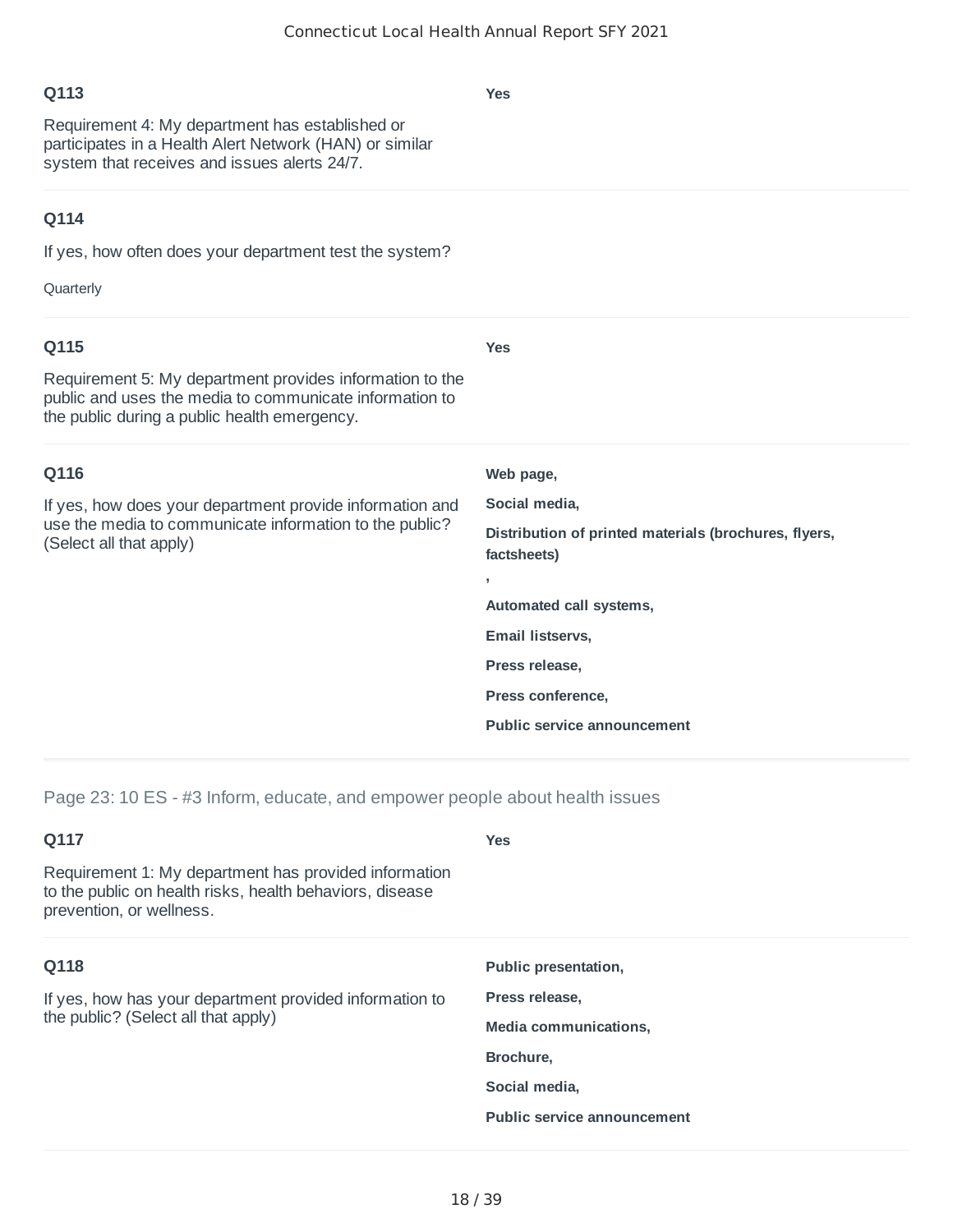| Q119                                                                                                                         | <b>Yes</b>              |
|------------------------------------------------------------------------------------------------------------------------------|-------------------------|
| Requirement 2: My department has developed and<br>implemented or sustained population based health<br>promotion strategies.  |                         |
| Q120                                                                                                                         | <b>Farmers markets.</b> |
| If yes, what types of health promotion strategies were<br>developed and implemented or sustained? (Select all that<br>apply) | Immunizations,          |
|                                                                                                                              | Walking clubs,          |
|                                                                                                                              | Media campaigns         |

Page 24: 10 ES - #3 Inform, educate, and empower people about health issues

| Q121                                                                                                             | <b>Yes</b>                                                                                                                                                     |
|------------------------------------------------------------------------------------------------------------------|----------------------------------------------------------------------------------------------------------------------------------------------------------------|
| Requirement 1: My department has assessed health<br>inequity across the jurisdiction within the last five years. |                                                                                                                                                                |
| Q122<br>If yes, does the assessment include? (Select all that<br>apply)                                          | Analysis of factors that contribute to higher health risks<br>and poorer health outcomes of specific populations<br>л,<br>The use of health equity indicators, |
|                                                                                                                  | Plans and/or efforts to address social change, social<br>customs, community policy, level of community<br>resilience, or the community environment             |

Page 25: 10 ES - #3 Inform, educate, and empower people about health issues

| Q123                                                                           | <b>No</b>                        |
|--------------------------------------------------------------------------------|----------------------------------|
| Requirement 1: My department has a policy, plan or<br>strategy for branding.   |                                  |
| Q124                                                                           | Respondent skipped this question |
| If yes, does the branding policy, plan or strategy? (Select<br>all that apply) |                                  |
| Q125                                                                           | <b>No</b>                        |
| If no, is the policy, plan or strategy in development?                         |                                  |

Page 26: 10 ES - #3 Inform, educate, and empower people about health issues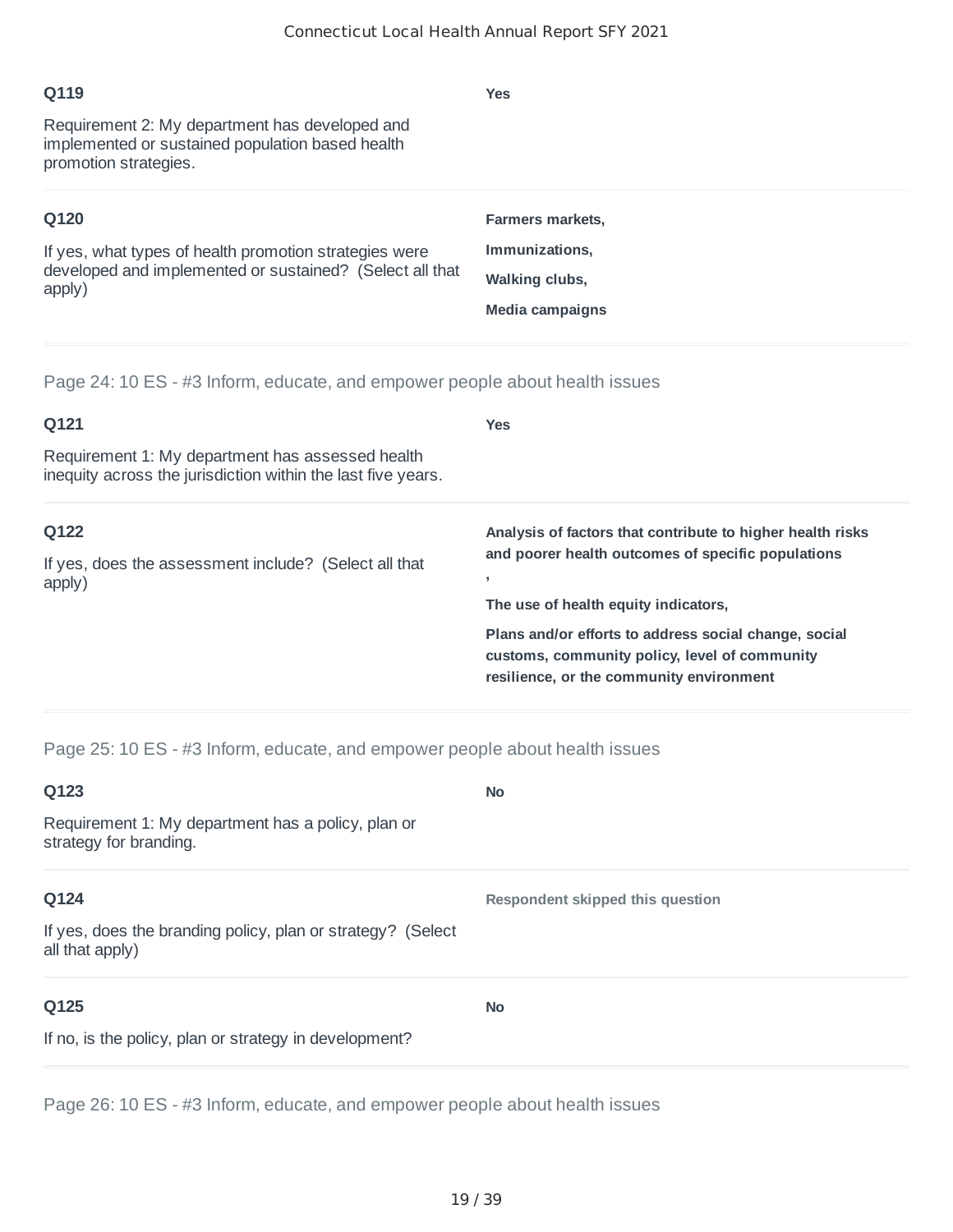| Q126                                                                                                | No                                                                                           |
|-----------------------------------------------------------------------------------------------------|----------------------------------------------------------------------------------------------|
| Requirement 1: My department has external<br>communication procedures or protocols.                 |                                                                                              |
| Q127                                                                                                | A designated staff position as the public information officer                                |
| If yes, does the external communication procedures or<br>protocols include? (Select all that apply) | - please provide the staff person's name below.:<br>Mr. Akash Kaza                           |
| Q128                                                                                                | Respondent skipped this question                                                             |
| If yes, please upload the procedure or protocol.                                                    |                                                                                              |
| Q129                                                                                                | <b>Yes</b>                                                                                   |
| If no, is the protocol in development?                                                              |                                                                                              |
| Page 27: 10 ES - #3 Inform, educate, and empower people about health issues                         |                                                                                              |
| Q130                                                                                                | <b>Yes</b>                                                                                   |
| Requirement 1: My department has a risk communication<br>plan, protocol or procedure.               |                                                                                              |
| Q131                                                                                                | Address how information is provided 24/7,                                                    |
| If yes, does the risk communication plan, protocol or                                               | Delineate roles, responsibilities and chain of command,                                      |
| procedures? (Select all that apply)                                                                 | Describe how information will be disseminated if<br>disruption in communication technologies |
|                                                                                                     | ,<br>Address how message clearance will be expedited,                                        |
|                                                                                                     | Describe on the health department will work with media                                       |
|                                                                                                     | Address preventing public alarm by addressing with<br>misconceptions or misinformation       |
| Q132                                                                                                |                                                                                              |
| If yes, please upload the plan, protocol or procedure.                                              |                                                                                              |
| Hartford_HHS_CrisisRiskCommsPlan_Jan2020.pdf (1.4MB)                                                |                                                                                              |
|                                                                                                     |                                                                                              |

If no, is the plan, protocol or procedure in development?

**Respondent skipped this question**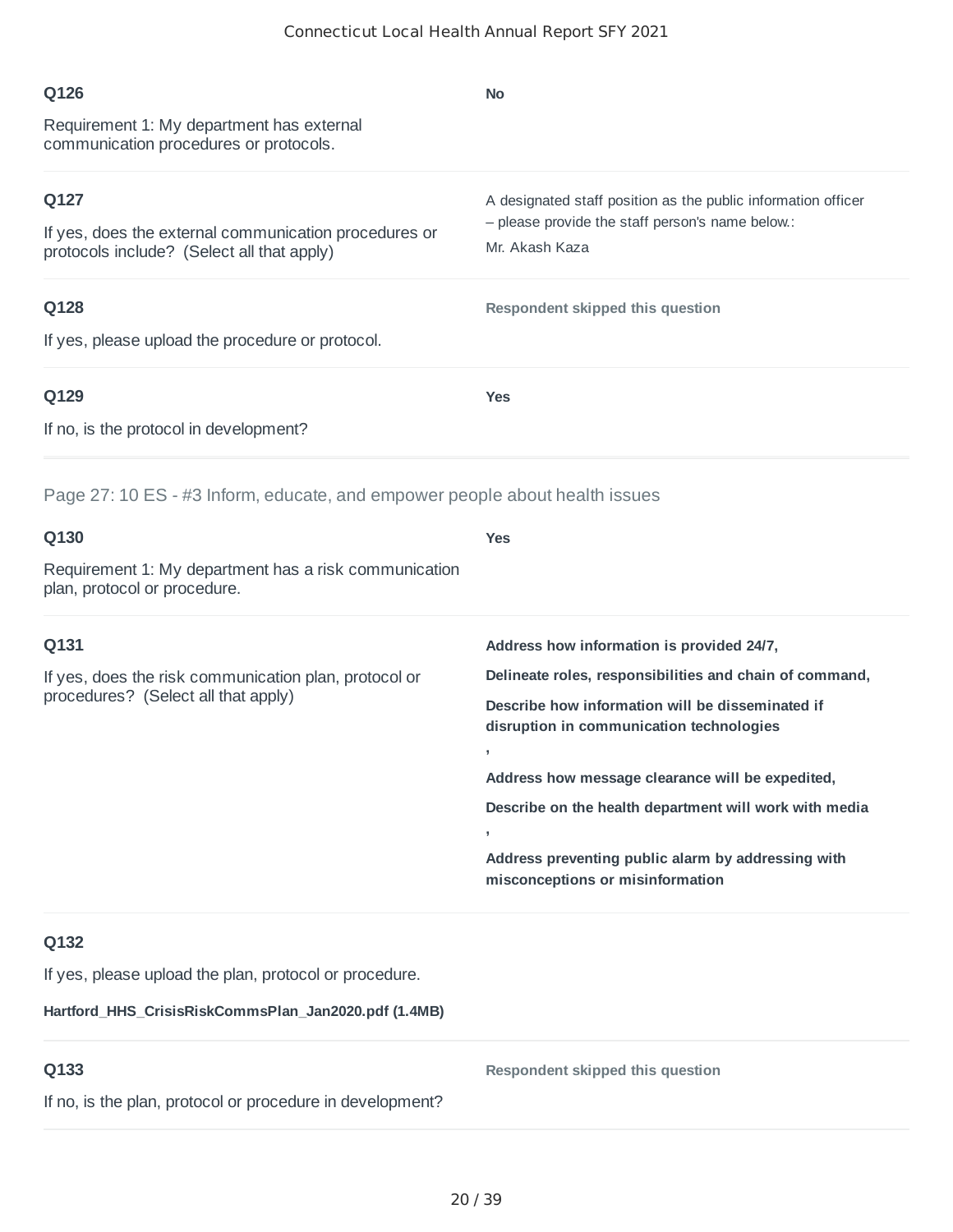Page 28: 10 ES - #3 Inform, educate, and empower people about health issues

| Q134<br>Requirement 1: My department maintains a website or<br>web page to inform the public about public health issues. | <b>Yes</b>                                                                                                                                                                                                                                                                                                                               |
|--------------------------------------------------------------------------------------------------------------------------|------------------------------------------------------------------------------------------------------------------------------------------------------------------------------------------------------------------------------------------------------------------------------------------------------------------------------------------|
| Q135<br>If yes, my department's website or web page has the<br>following information: (Select all that apply)            | 24/7 contact number for reporting health emergencies,<br>Health data,<br>Links to public health-related news,<br>Information and materials from program activities,<br>Links to CDC and other public health-related federal,<br>state, or local agencies, as appropriate<br>٠<br>The names of the Director of Health and leadership team |

Page 29: 10 ES - #3 Inform, educate, and empower people about health issues

| Q136                                                                                                                                              | <b>Yes</b>                              |
|---------------------------------------------------------------------------------------------------------------------------------------------------|-----------------------------------------|
| Requirement 1: My department has demographic data<br>defining ethnic distribution and languages in the jurisdiction.                              |                                         |
| Q137                                                                                                                                              | <b>Yes</b>                              |
| Requirement 2: My department has access to staff or<br>contractors who provide interpretation, translation or<br>specific communication services. |                                         |
| Q138                                                                                                                                              | Bi-lingual or multi-lingual staff,      |
| If yes, how does your department provide interpretation,<br>translation or specific communication services? (Select all<br>that apply)            | Language telephone services,            |
|                                                                                                                                                   | <b>Translation services/contractors</b> |

Page 30: 10 ES - #4 Mobilize community partnerships and action to identify and solve health problems

**Q139**

**Yes**

Requirement 1: My department has been an active member of a community partnership(s) or coalition(s) to improve the health of the community.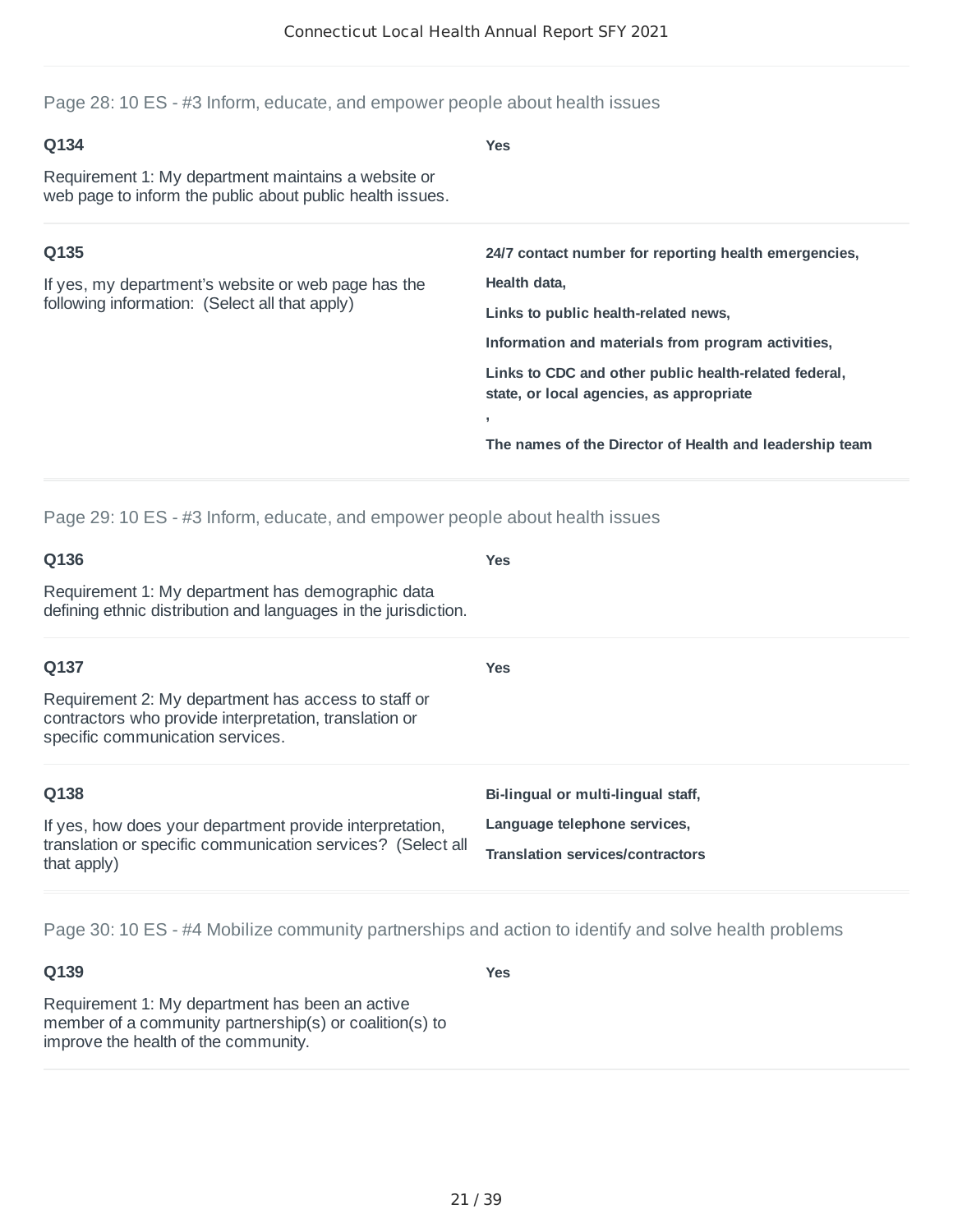| Q140<br>If yes, what sectors of the community do the members of<br>the partnership(s) or coalitions(s) represent? (Select all<br>that apply)                                              | <b>Hospitals/Community Health Centers,</b><br>Social service organizations,<br>Local government agencies,<br>Not-for-profit organizations                                                                                                                         |
|-------------------------------------------------------------------------------------------------------------------------------------------------------------------------------------------|-------------------------------------------------------------------------------------------------------------------------------------------------------------------------------------------------------------------------------------------------------------------|
| Q141<br>If yes, which health issue(s) are being addressed in the<br>community partnership(s) or coalition(s)? (Select all that<br>apply)                                                  | Maternal and child health,<br>HIV/AIDS,<br>Chronic disease prevention,<br>Obesity,<br>Anti-tobacco,<br>Health equity,<br>Substance abuse,<br>Other, please describe:<br>COVID-19                                                                                  |
| Q142<br>Requirement 2: My department has made a change in a<br>policy or created or revised a program that was<br>implemented through the work of the partnership(s) or<br>coalitions(s). | <b>Yes</b>                                                                                                                                                                                                                                                        |
| Q143<br>If yes, what policy change or revision was implemented?<br>(Select all that apply)                                                                                                | Improvement of neighborhoods and the physical<br>environment (e.g., increase in the number of bike path<br>miles, parks, playgrounds, green spaces)<br>J.<br>Access to Healthy food (e.g., removal of soda machines<br>in schools, expansion of farmers' markets) |

Page 31: 10 ES - #4 Mobilize community partnerships and action to identify and solve health problems

## **Q144**

Requirement 1: My department engages with the community as a whole or with specific populations that will be affected by a policy or strategy.

#### **Q145**

If yes, which sectors of the community has your department engaged? (Select all that apply)

# **Senior Citizens,**

**Yes**

Other (please describe): General Public, PLWHA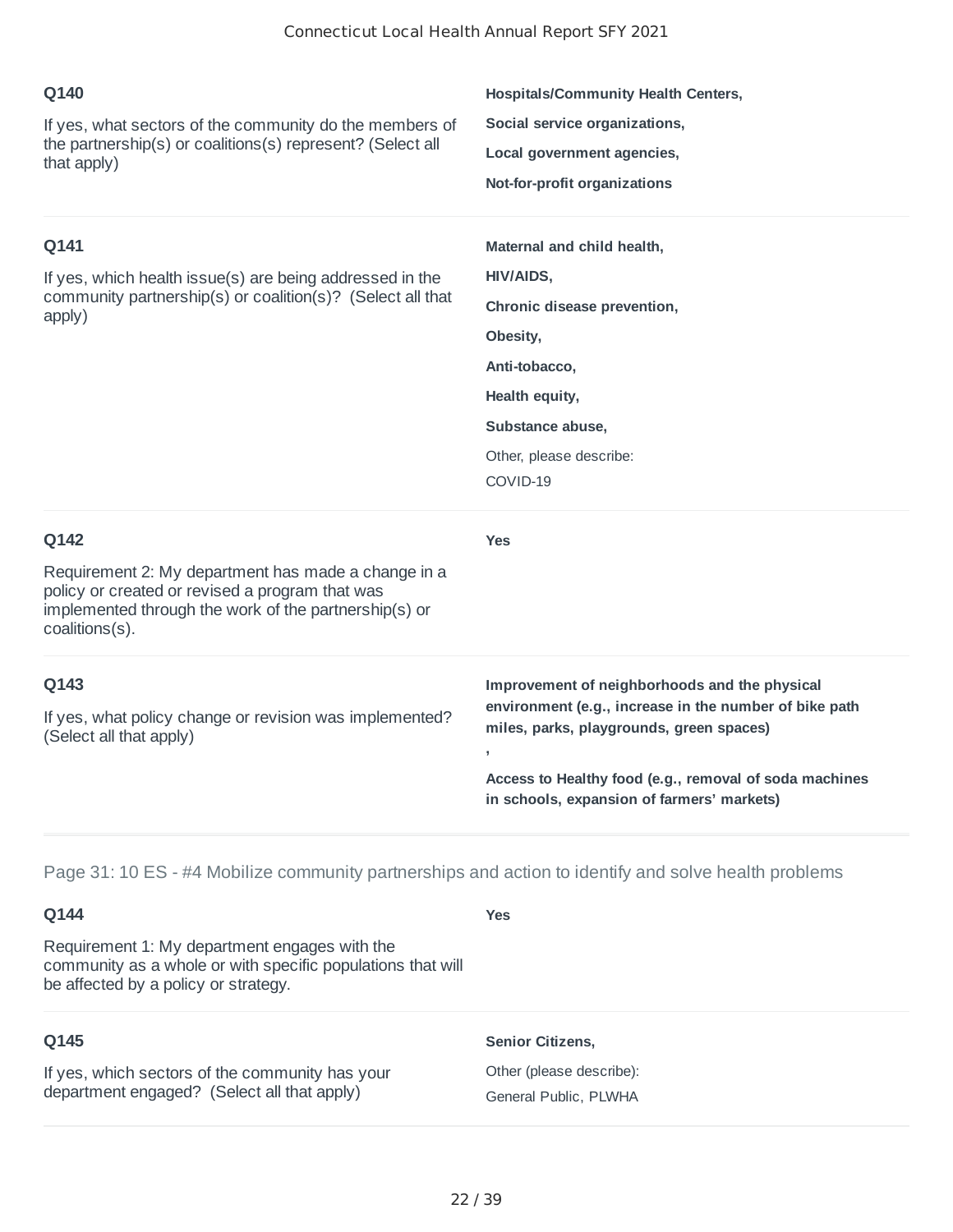# **Q146** Requirement 2: My department communicates and collaborates with the governing entity, advisory board and/or elected officials concerning public health policy or strategy at least quarterly. **Yes Q147** If yes, how does your department communicate and collaborate? (Select all that apply) **Meetings, Reports, Fact sheets, Emails**

Page 32: 10 ES - #5 Develop policies and plans that support individual and community health efforts

**Yes**

## **Q148**

Requirement 1: My department monitors and tracks the public issues being discussed by my department's governing entity, elected officials, individuals and/or other entities that set policies and practices that impact the health department or public health.

#### **Q149**

If yes, how is your department monitoring and tracking issues? (Select all that apply)

**Meeting agendas and minutes,**

**Professional organizations (CADH, CEHA)**

Page 33: 10 ES - #5 Develop policies and plans that support individual and community health efforts

| Q150                                                                                                                                                | Yes                                        |
|-----------------------------------------------------------------------------------------------------------------------------------------------------|--------------------------------------------|
| Requirement 1: My department has contributed to the<br>formal discussions concerning public policy and practice<br>and its impact on public health. |                                            |
| Q151                                                                                                                                                | Media statements,                          |
| If yes, how has your department contributed to the<br>discussions? (Select all that apply)                                                          | Participation in an advisory or work group |

Page 34: 10 ES - #5 Develop policies and plans that support individual and community health efforts

## **Q152**

**Yes**

Requirement 1: My department has informed policy makers and/or the public about potential health impacts of policies that are being considered or in place.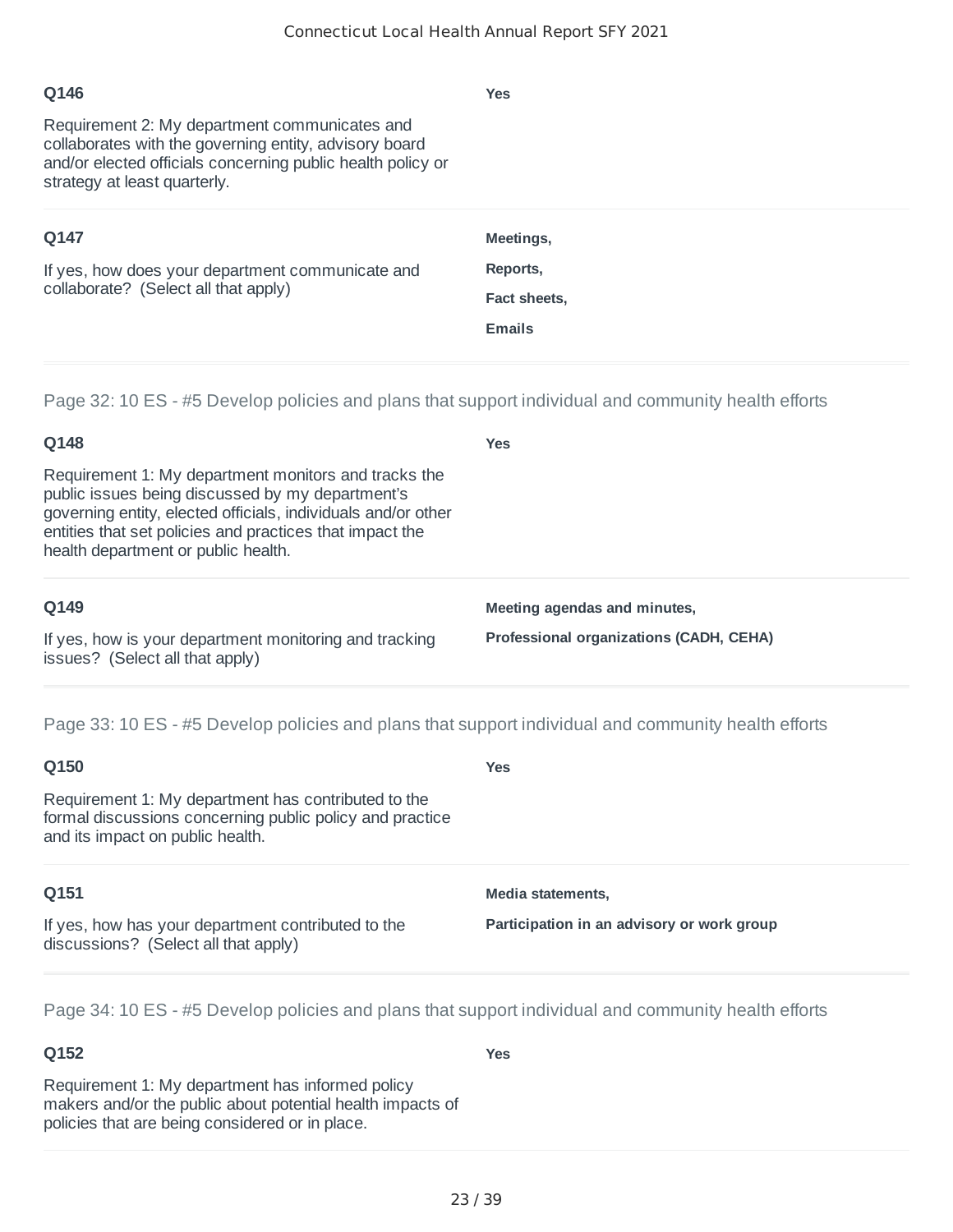If yes, how has your department informed policy makers and/or the public? (Select all that apply)

## Page 35: 10 ES - #5 Develop policies and plans that support individual and community health efforts

| <b>Yes</b>                                                                                             |
|--------------------------------------------------------------------------------------------------------|
|                                                                                                        |
| Community health priorities,                                                                           |
| Measurable objectives,<br>If yes, does the CHIP include the following? (Select all that                |
| Improvement strategies,                                                                                |
| Designation of individuals or organizations responsible<br>for implementing strategies<br>$\mathbf{r}$ |
| Consideration of national or state health improvements<br>priorities                                   |
|                                                                                                        |
|                                                                                                        |
|                                                                                                        |
| Respondent skipped this question                                                                       |
|                                                                                                        |
| Respondent skipped this question                                                                       |
|                                                                                                        |
|                                                                                                        |

Page 36: 10 ES - #5 Develop policies and plans that support individual and community health efforts

#### **Q159**

Requirement 1: My department has a tracking process to document actions taken toward the implementation of the CHIP.

**No**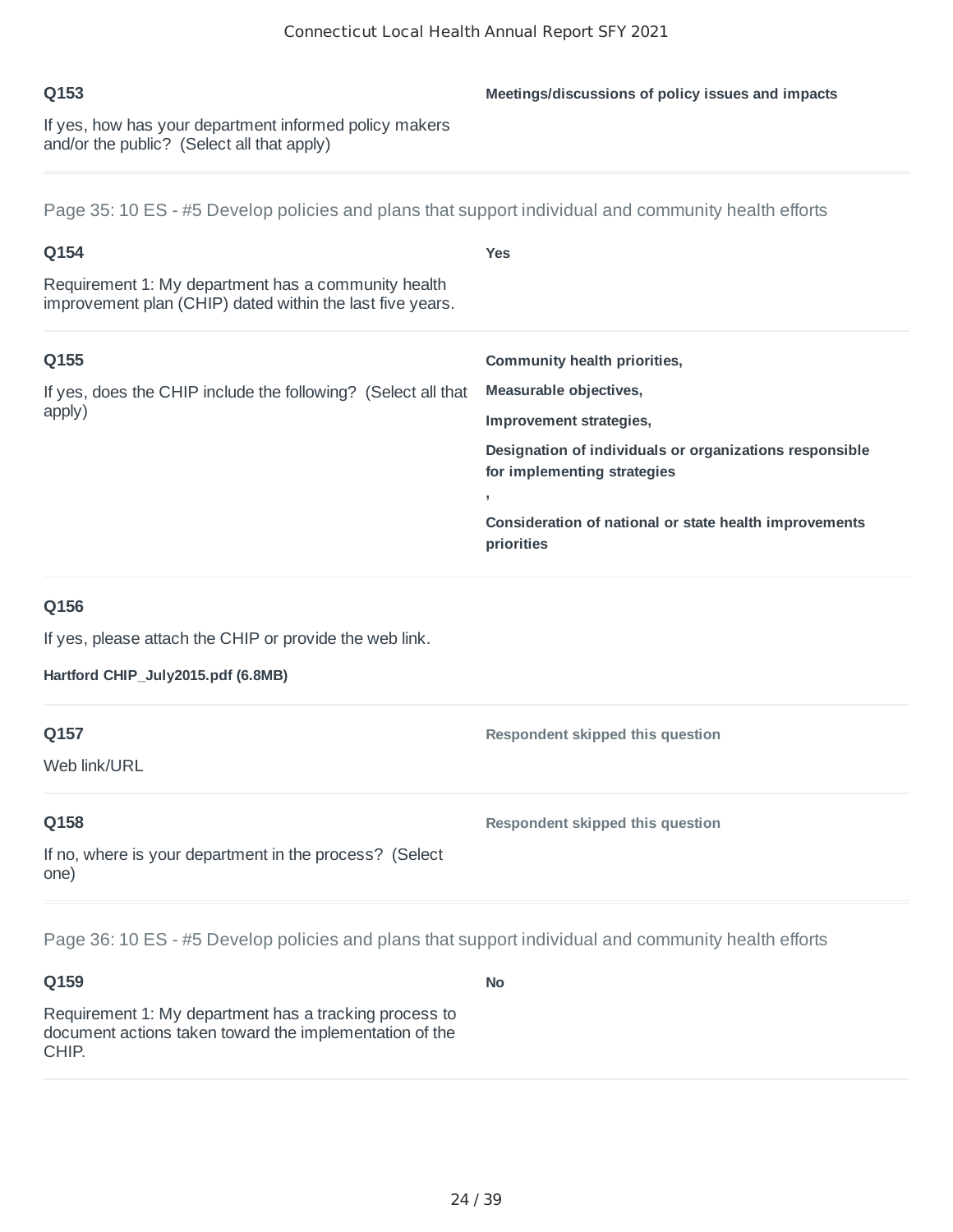**Yes**

Requirement 2: My department and/or my partners have implemented some areas of the CHIP.

#### **Q161**

If yes, what area has been implemented and by whom? (Provide one example)

Improving reproductive health and sexual behaviors provided by MIOP, Teen Pregnancy Prevention Program, and STD clinic

Page 37: 10 ES - #5 Develop policies and plans that support individual and community health efforts

| Q162                                                                                   | <b>Yes</b>                                                                                                                   |
|----------------------------------------------------------------------------------------|------------------------------------------------------------------------------------------------------------------------------|
| Requirement 1: My department has a strategic plan dated<br>within the last five years. |                                                                                                                              |
| Q163                                                                                   | Mission, Vision and Value Statements,                                                                                        |
| If yes, does the plan include? (Select all that apply)                                 | <b>Strategic Priorities,</b>                                                                                                 |
|                                                                                        | Measurable and time-framed goals and objectives,                                                                             |
|                                                                                        | Capacity for enhancement of information management,<br>workforce development, communications and financial<br>sustainability |
|                                                                                        | $\overline{1}$                                                                                                               |
|                                                                                        | Identification of external trends and events impacting<br>public health                                                      |
|                                                                                        | $\,$                                                                                                                         |
|                                                                                        | Analysis of Strengths and Challenges                                                                                         |
| Q164                                                                                   | Respondent skipped this question                                                                                             |
| If no, where is your department in the process? (Select<br>one)                        |                                                                                                                              |

Page 38: 10 ES - #5 Develop policies and plans that support individual and community health efforts

**Q165**

**Yes**

Requirement 1: Since the strategic plan's adoption, my department has reviewed the plan and has monitored and assessed progress towards reaching the goals and objectives.

Page 39: 10 ES - #5 Develop policies and plans that support individual and community health efforts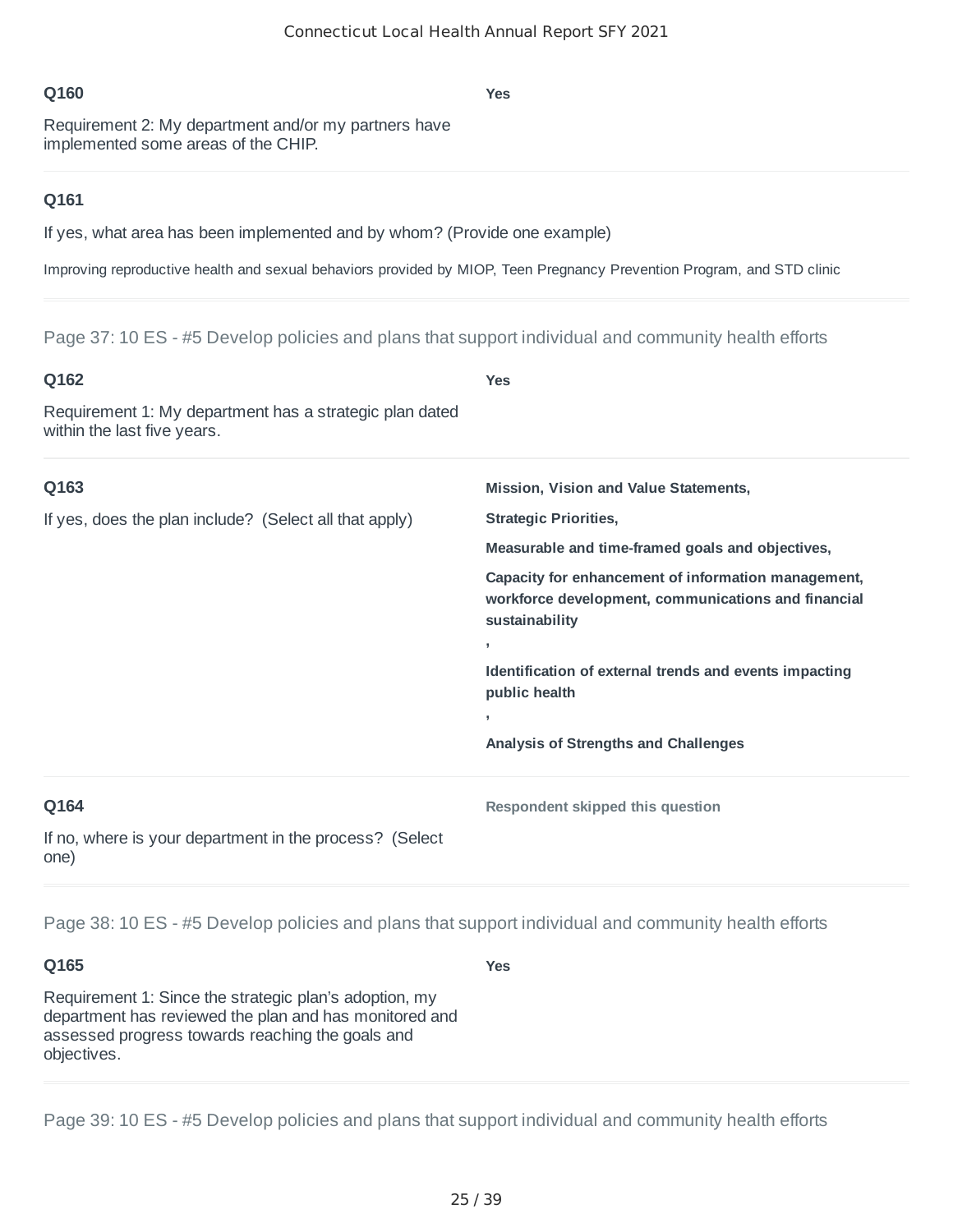**Yes**

**Yes**

**Yes**

**Yes**

#### **Q166**

Requirement 1: My department participates in preparedness meetings with other government agencies, local health departments and health care providers.

#### **Q167**

Requirement 2: My department has conducted drills or exercises or responded to real events that tested components of the All Hazards EOP within the last five years.

#### **Q168**

If yes, did your department develop an AAR after the emergency or drill/exercise?

#### **Q169**

Requirement 3: As a result of an exercise, drill or real event, my department has revised the All Hazards EOP.

Page 40: 10 ES - #5 Develop policies and plans that support individual and community health efforts

| Q170                                                                                                                          | <b>Yes</b>                                                                                                                                                                                                                                                                                                                                                                                           |
|-------------------------------------------------------------------------------------------------------------------------------|------------------------------------------------------------------------------------------------------------------------------------------------------------------------------------------------------------------------------------------------------------------------------------------------------------------------------------------------------------------------------------------------------|
| Requirement 1: My department has a public health<br>emergency response plan that is dated within the last five<br>years.      |                                                                                                                                                                                                                                                                                                                                                                                                      |
| Q171<br>If yes, does your department's public health EOP include?<br>(Select all that apply)                                  | The health department staff responsible for<br>coordinating a response<br>$\overline{1}$<br>The roles and responsibilities of the health department<br>and its partners<br>$\overline{1}$<br>A health department communication network that<br>addresses communication with other members of<br>emergency networks or organizations that are also<br>responders; or an emergency communication plan. |
| Q172                                                                                                                          | <b>Yes</b>                                                                                                                                                                                                                                                                                                                                                                                           |
| Requirement 2: Within the last five years, my department<br>has tested the public health EOP through drills and<br>exercises. |                                                                                                                                                                                                                                                                                                                                                                                                      |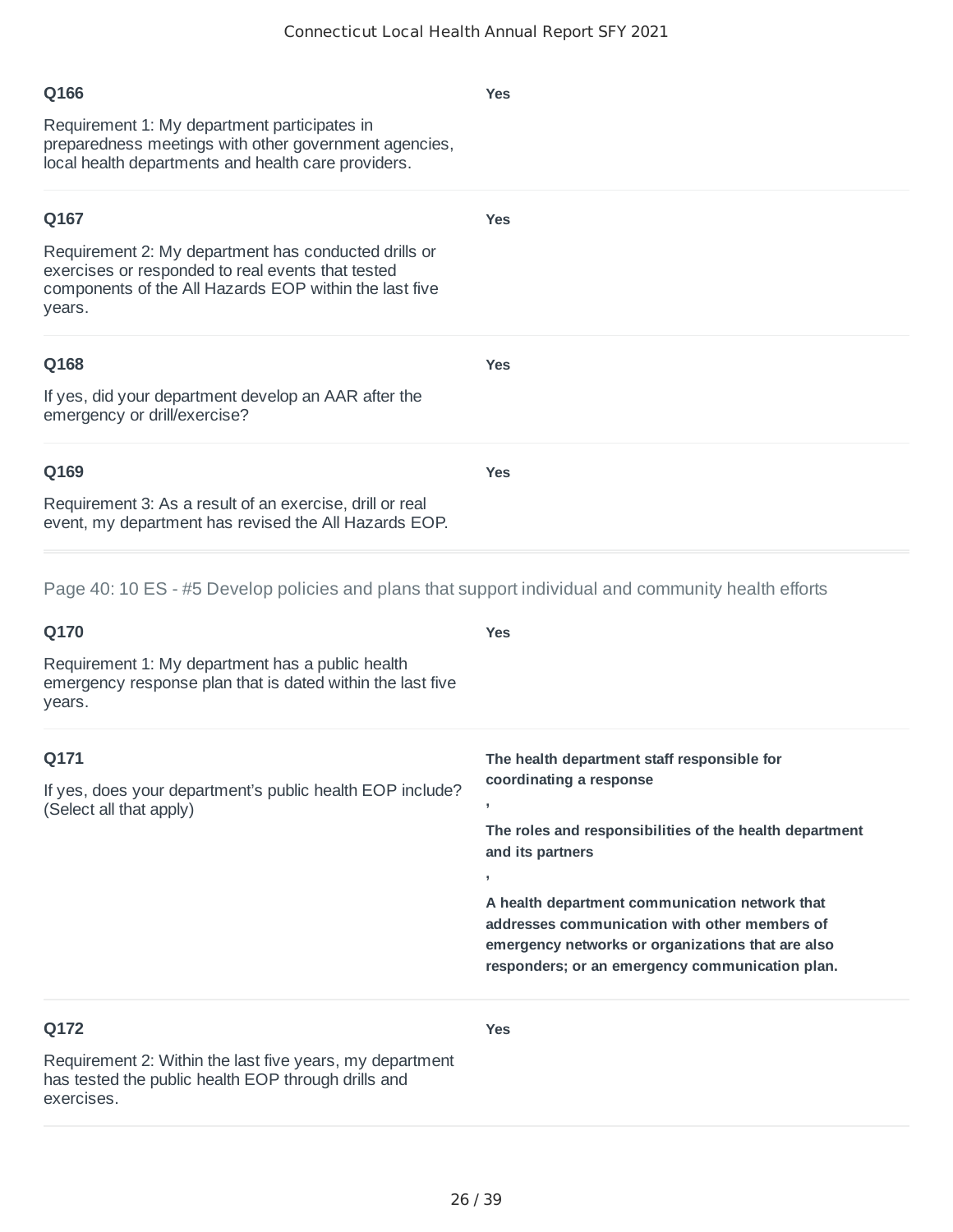**Yes**

**Yes**

#### **Q173**

If yes, did your department complete an AAR the drills or exercises?

## **Q174**

Requirement 3: My department has revised the public health EOP based on AARs.

Page 41: 10 ES - #6 Enforce laws and regulations that protect health and ensure safety

| Q175                                                                                                                   | <b>Yes</b>                                             |
|------------------------------------------------------------------------------------------------------------------------|--------------------------------------------------------|
| Requirement 1: My department reviews regulations,<br>statutes, and ordinances for their public health<br>implications. |                                                        |
| Q176                                                                                                                   | Consider evidence-based practices, promising practices |
| If yes, when reviewing laws, does your department?                                                                     | ,                                                      |
| (Select all that apply)                                                                                                | Consider the impact on health equity                   |
| Q177                                                                                                                   | <b>Yes</b>                                             |
| Requirement 2: My department has access to legal<br>counsel as needed.                                                 |                                                        |

Page 42: 10 ES - #6 Enforce laws and regulations that protect health and ensure safety

| Q178                                                                                                                                                                                            | <b>Yes</b>      |
|-------------------------------------------------------------------------------------------------------------------------------------------------------------------------------------------------|-----------------|
| Requirement 1: My department provides advice and<br>recommendations to the governing entity and/or elected<br>officials on the public health impact of new laws and<br>changes to current laws. |                 |
| Q179                                                                                                                                                                                            | <b>Meetings</b> |
| If yes, how does your department provide advice and<br>recommendations? (Select all that apply)                                                                                                 |                 |

Page 43: 10 ES - #6 Enforce laws and regulations that protect health and ensure safety

## **Q180**

**Yes**

Requirement 1: My department's staff have been trained in laws related to their job responsibilities within the past two years.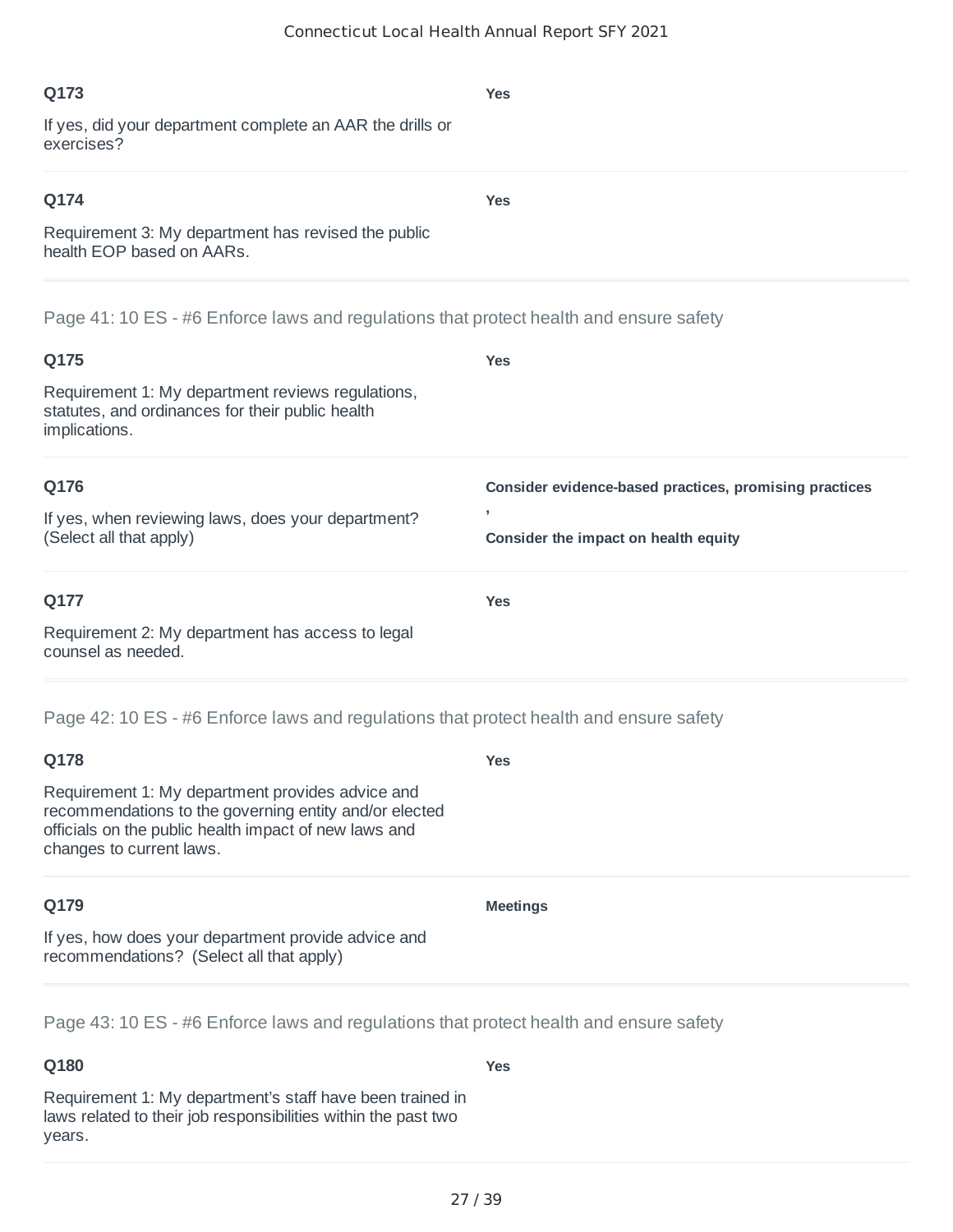| Q181<br>If yes, on which laws have staff received training? (Select<br>all that apply)                                       | Food,<br>Lead,<br>Infectious disease (e.g., TB, STD, immunizations),<br>Disaster response/emergency preparedness |
|------------------------------------------------------------------------------------------------------------------------------|------------------------------------------------------------------------------------------------------------------|
| Q182<br>Requirement 2: My department ensures consistent<br>application of public health laws.                                | <b>Yes</b>                                                                                                       |
| Q183<br>If yes, how does your department ensure the consistent<br>application of public health laws? (Select all that apply) | <b>Communications with other agencies</b>                                                                        |
| Page 44: 10 ES - #6 Enforce laws and regulations that protect health and ensure safety                                       |                                                                                                                  |
| Q184                                                                                                                         | <b>No</b>                                                                                                        |
| Requirement 1: My department has information<br>concerning public health related laws available to the<br>public.            |                                                                                                                  |
| Q185                                                                                                                         | Respondent skipped this question                                                                                 |
| If yes, how is your department providing information<br>concerning public health related laws? (Select all that<br>apply)    |                                                                                                                  |
| Q186                                                                                                                         | <b>Yes</b>                                                                                                       |
| Requirement 2: My department has information about<br>permit/license applications available to the public.                   |                                                                                                                  |
| Q187                                                                                                                         | Website,                                                                                                         |
| If yes, how is your department providing information about<br>permit/license applications? (Select all that apply)           | Flyers/Brochures,<br><b>Phone conversations</b>                                                                  |

Page 45: 10 ES - #6 Enforce laws and regulations that protect health and ensure safety

# **Q188**

**Yes**

Requirement 1: My department provides information or education to regulated individuals or entities about their responsibilities related to public health laws.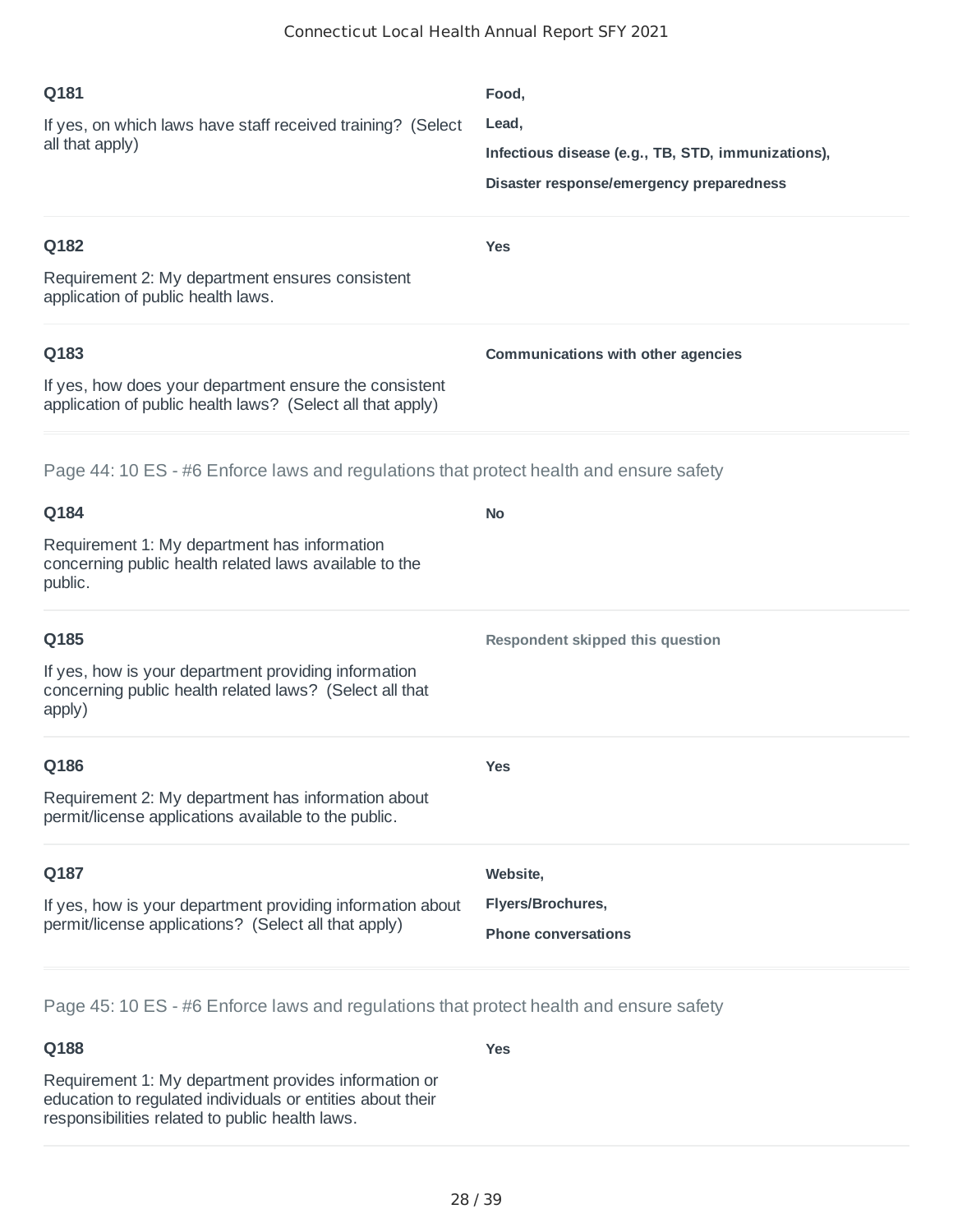| Q189                                                                                                                                  | Website.                                        |
|---------------------------------------------------------------------------------------------------------------------------------------|-------------------------------------------------|
| If yes, how is your department providing information or<br>education to regulated individuals or entities? (Select all<br>that apply) | Flyers/Brochures,<br><b>Phone conversations</b> |

Page 46: 10 ES - #6 Enforce laws and regulations that protect health and ensure safety

| Q190<br>Requirement 1: My department has local<br>ordinances/regulations for conducting enforcement<br>actions. | <b>Yes</b>            |
|-----------------------------------------------------------------------------------------------------------------|-----------------------|
| Q191                                                                                                            | Housing,              |
| If yes, what types of ordinances/regulations? (Select all                                                       | Blight,               |
| that apply)                                                                                                     | Food,                 |
|                                                                                                                 | Hair Salon,           |
|                                                                                                                 | Nail Salon,           |
|                                                                                                                 | Tattoo Parlor,        |
|                                                                                                                 | <b>Body Piercing,</b> |
|                                                                                                                 | Public Pool,          |
|                                                                                                                 | Day care,             |
|                                                                                                                 | Lead                  |

## **Q192**

Please provide a link to where these ordinances can be found:

https://library.municode.com/ct/hartford/codes/code\_of\_ordinances

| Q193                                                                                                                       | <b>No</b>                        |
|----------------------------------------------------------------------------------------------------------------------------|----------------------------------|
| Requirement 2: My department has a written procedure or<br>protocol (e.g. decision tree) for enforcement program<br>areas. |                                  |
| Q194                                                                                                                       | Respondent skipped this question |
| If yes, please upload the protocol.                                                                                        |                                  |
| Q195                                                                                                                       | <b>No</b>                        |
| If no, is the protocol in development?                                                                                     |                                  |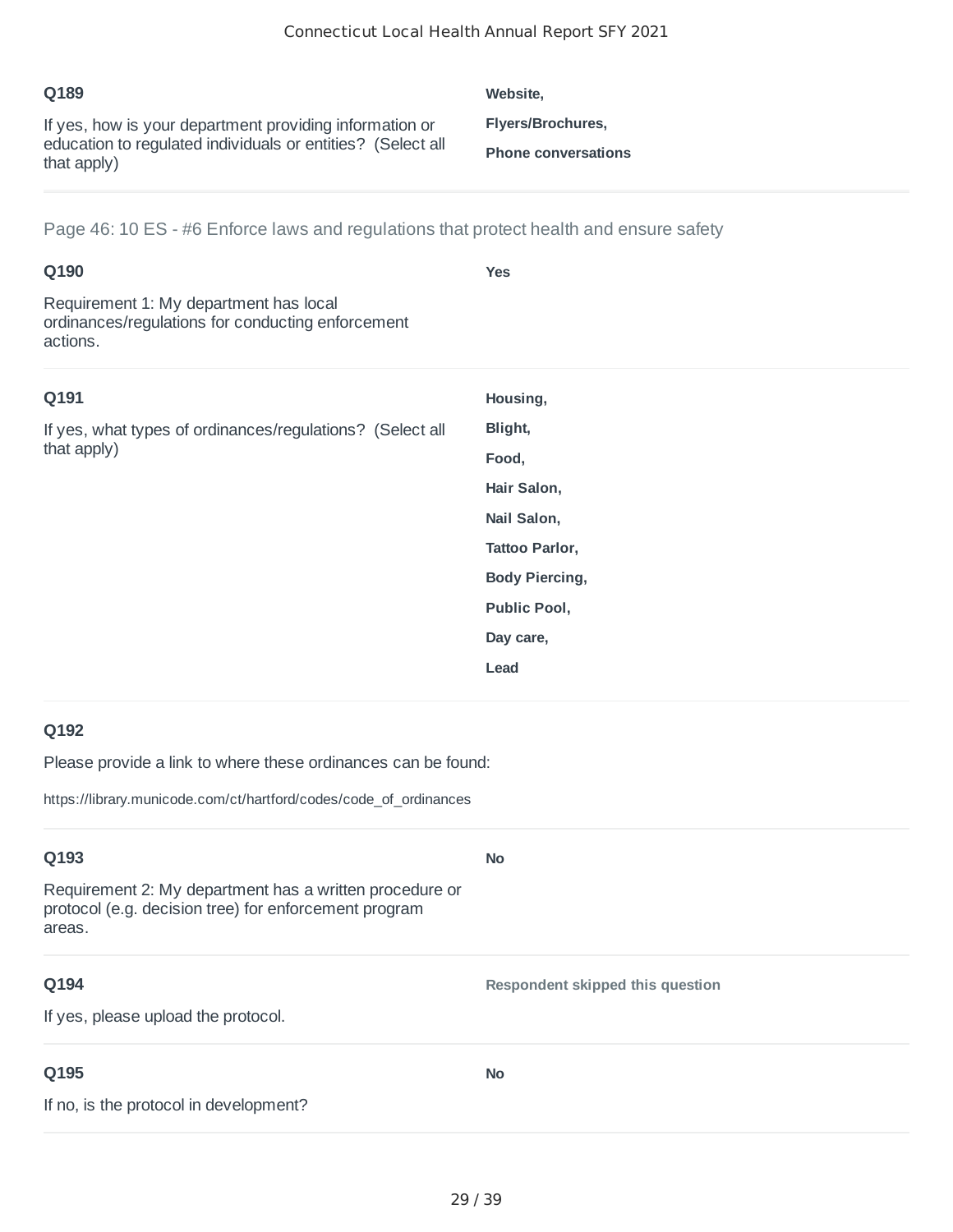Page 47: 10 ES - #6 Enforce laws and regulations that protect health and ensure safety

| Q196                                                                                                                                                                              | <b>Yes</b>         |
|-----------------------------------------------------------------------------------------------------------------------------------------------------------------------------------|--------------------|
| Requirement 1: My department maintains a database or<br>log of inspection reports with action taken, current status,<br>follow-up, return inspections, and final results/closure. |                    |
| Q197                                                                                                                                                                              | <b>Spreadsheet</b> |
| If yes, what is/are the database(s) or $log(s)$ ? (Select all<br>that apply)                                                                                                      |                    |
| Page 48: 10 ES - #6 Enforce laws and regulations that protect health and ensure safety                                                                                            |                    |
| Q198                                                                                                                                                                              | <b>Yes</b>         |
| Requirement 1: My department has a database or log of<br>actions related to investigations and complaints.                                                                        |                    |

| Q199                                                                             | Actions taken, |
|----------------------------------------------------------------------------------|----------------|
|                                                                                  |                |
| If yes, does the database or log document? (Select all that Notice of violations |                |
| apply)                                                                           |                |

Page 49: Copy of page: 10 ES - #6 Enforce laws and regulations that protect health and ensure safety

| Q200                                                                                                                                                                                                                                         | <b>Yes</b>                                                                      |
|----------------------------------------------------------------------------------------------------------------------------------------------------------------------------------------------------------------------------------------------|---------------------------------------------------------------------------------|
| Requirement 1: My department analyzes the information in<br>the database or log of investigations and complaints.                                                                                                                            |                                                                                 |
| Q201                                                                                                                                                                                                                                         | Patterns and trends,                                                            |
| If yes, does your department analyze the data for? (Select<br>all that apply)                                                                                                                                                                | Performance improvement for the enforcement program<br>$\overline{\phantom{a}}$ |
|                                                                                                                                                                                                                                              | Development of a summary annual report                                          |
| Q202                                                                                                                                                                                                                                         | <b>Yes</b>                                                                      |
| Requirement 2: My department conducts debriefings or<br>other methods to evaluate what worked well, to identify<br>problems and recommends changes in the<br>investigation/response procedure to the enforcement<br>protocols or procedures. |                                                                                 |

Page 50: 10 ES - #6 Enforce laws and regulations that protect health and ensure safety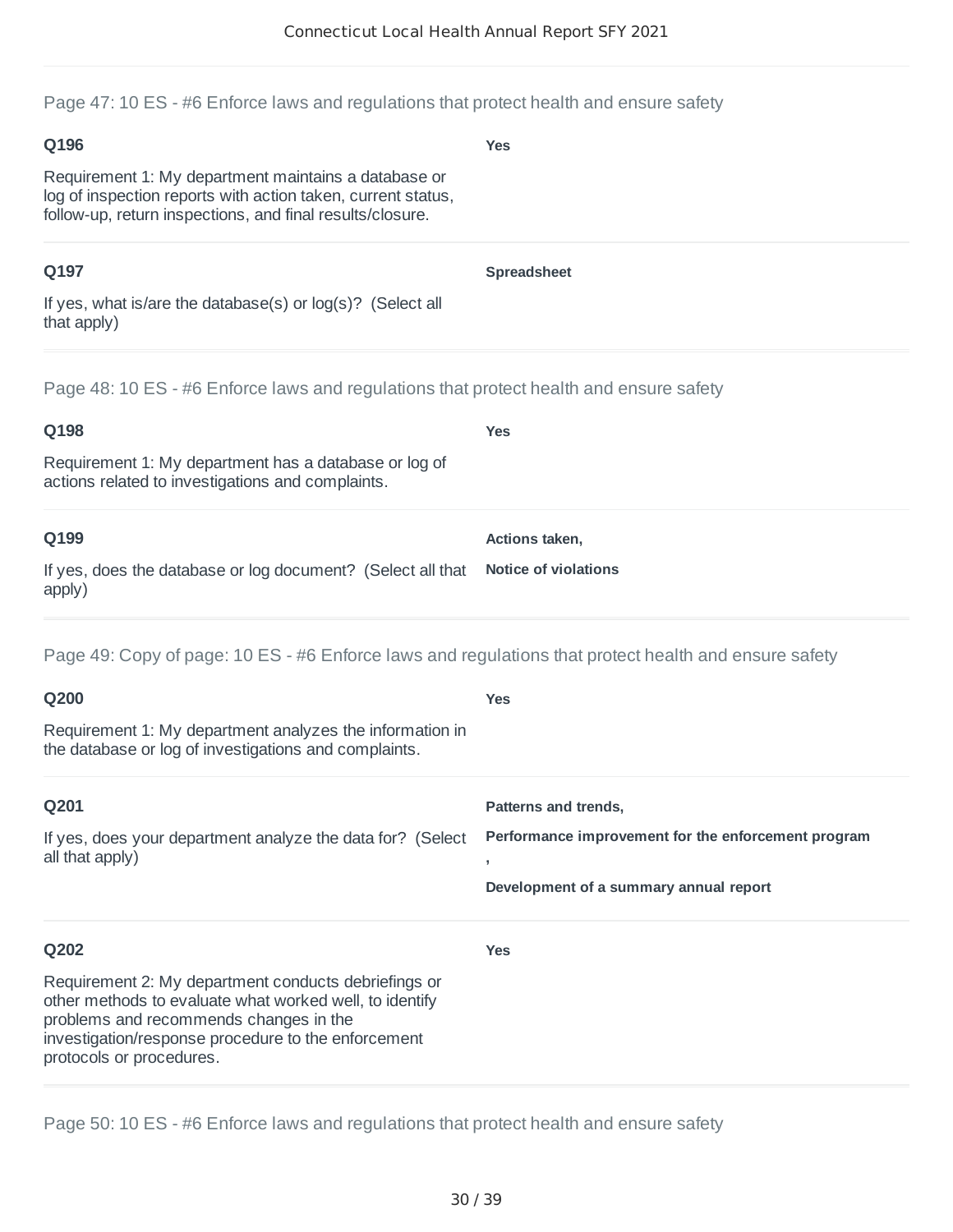| Q203                                                                                                                                             | No                               |
|--------------------------------------------------------------------------------------------------------------------------------------------------|----------------------------------|
| Requirement 1: My department has a protocol for notifying<br>other agencies and the public of enforcement activities.                            |                                  |
| Q204                                                                                                                                             | Respondent skipped this question |
| If yes, how does your department notify other agencies<br>and the public of enforcement activities? (Select all that<br>apply)                   |                                  |
| Q205                                                                                                                                             | <b>Yes</b>                       |
| If no, is the protocol in development?                                                                                                           |                                  |
| Page 51: 10 ES - #7 Link people to needed personal health services and assure the provision of health care                                       |                                  |
| Q206                                                                                                                                             | <b>Yes</b>                       |
| Requirement 1: My department participates in a<br>collaborative process to assess the availability of health<br>care services to the population. |                                  |
| Q207                                                                                                                                             | Health care providers,           |
| If yes, with whom does your department collaborate to                                                                                            | Social service organizations,    |
| assess the availability of health care services? (Select all<br>that apply)                                                                      | Community based organizations,   |
|                                                                                                                                                  | <b>Local Coalitions</b>          |
| Q208                                                                                                                                             | <b>Yes</b>                       |
| If yes, do you maintain documentation (agendas, minutes,<br>rosters) of the collaborative process/meetings?                                      |                                  |
| Q209                                                                                                                                             | <b>Yes</b>                       |
| Requirement 2: My department shares public health data<br>for assessment and planning purposes.                                                  |                                  |
| Q210                                                                                                                                             | <b>Reports</b>                   |
| If yes, how does your department share the data? (Select<br>all that apply)                                                                      |                                  |
| Q211                                                                                                                                             | <b>Yes</b>                       |
| Requirement 3: My department assesses emerging<br>issues that may impact access to care.                                                         |                                  |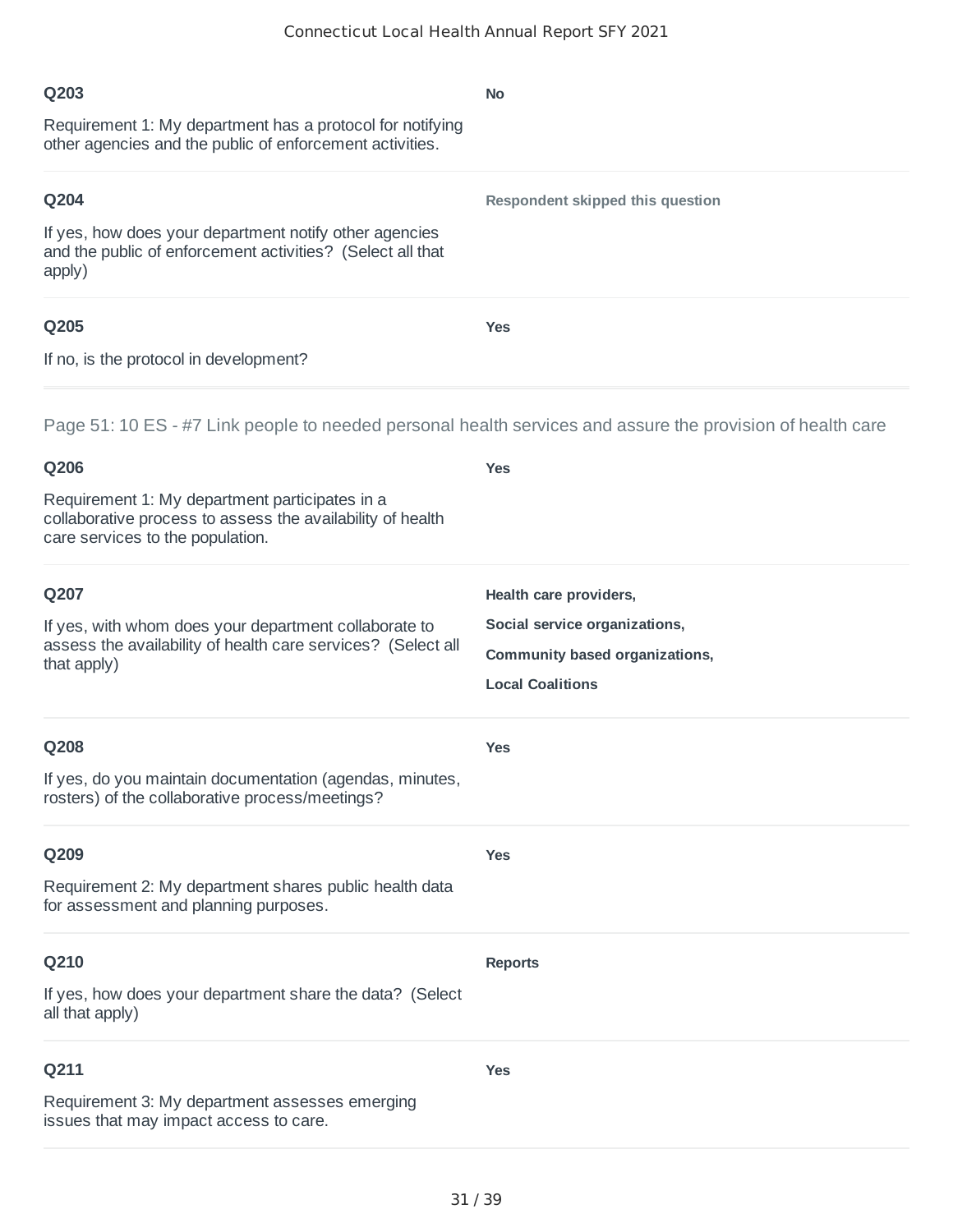If yes, please provide an example of an emerging issue.

Collaborative partners assessed Covid-19 testing

Page 52: 10 ES - #7 Link people to needed personal health services and assure the provision of health care

| Q213                                                                                                                                                   | <b>Yes</b>                       |
|--------------------------------------------------------------------------------------------------------------------------------------------------------|----------------------------------|
| Requirement 1: My department has a process for<br>identifying populations who lack access to health care.                                              |                                  |
| Q214                                                                                                                                                   | <b>Coalitions</b>                |
| If yes, how are the populations identified? (Select all that<br>apply)                                                                                 |                                  |
| Q215                                                                                                                                                   | <b>No</b>                        |
| Requirement 2: My department has a report or has<br>developed a report that identifies populations who<br>experience barriers to health care services. |                                  |
| Q216                                                                                                                                                   | Respondent skipped this question |
| If yes, in the report, are the populations who experience<br>barriers identified by the following? (Select all that apply)                             |                                  |
| Page 53: 10 ES - #7 Link people to needed personal health services and assure the provision of health care                                             |                                  |

| Q217                                                                                                                                 | <b>Yes</b>                          |
|--------------------------------------------------------------------------------------------------------------------------------------|-------------------------------------|
| Requirement 1: My department has a process used to<br>identify gaps in health care services and barriers to health<br>care services. |                                     |
| Q218                                                                                                                                 | <b>Community Health Assessment,</b> |
| If yes, how are the gaps in health care services and<br>barriers to care identified? (Select all that apply)                         | Focus groups,                       |
|                                                                                                                                      | Other (please describe):            |
|                                                                                                                                      | <b>GIS Data</b>                     |
|                                                                                                                                      |                                     |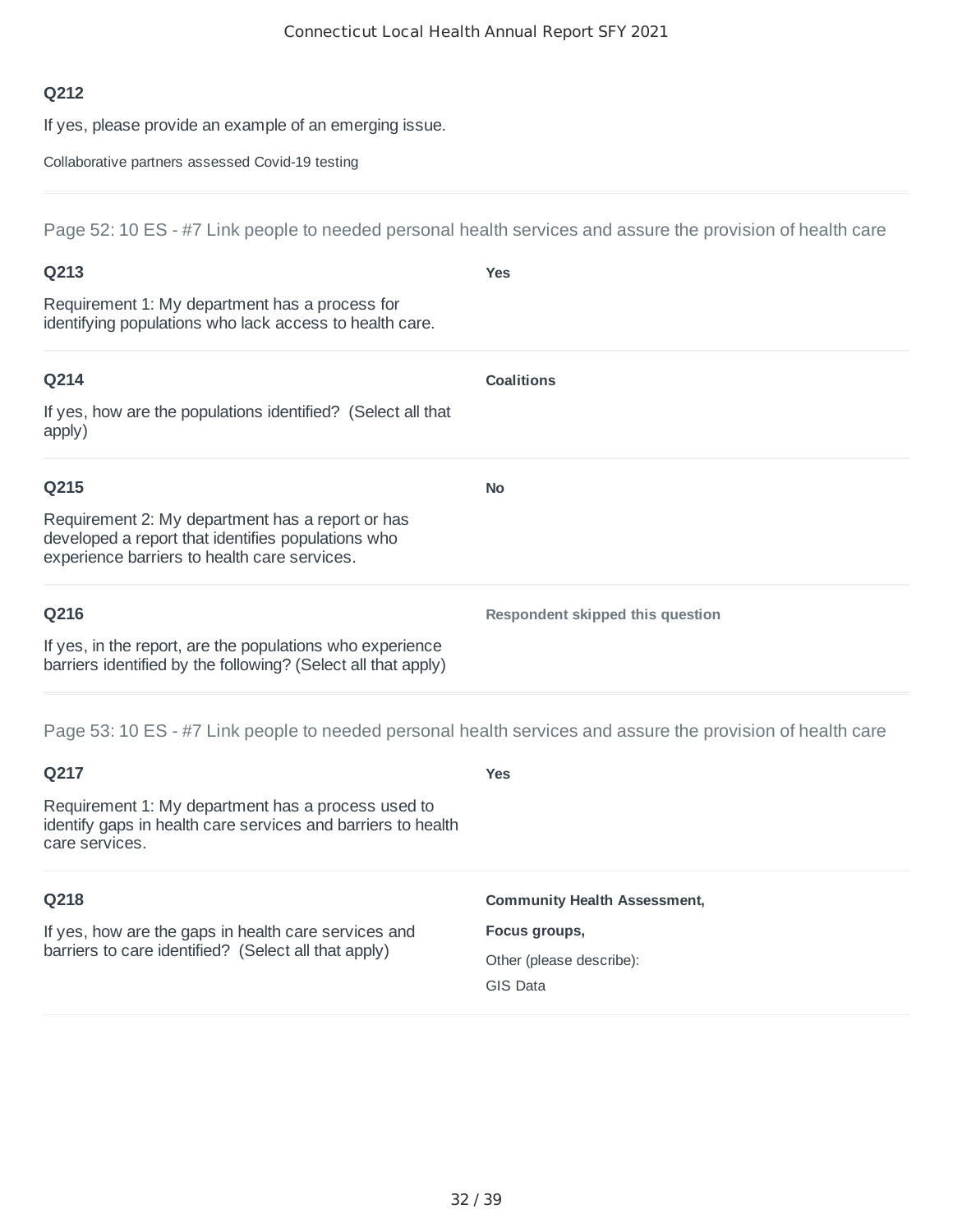**No**

**Respondent skipped this question**

#### **Q219**

Requirement 2: My department has a report or developed a report of analysis of data from various sources that identify and describe gaps in access to health care services and barriers to health care services in my jurisdiction.

#### **Q220**

If yes, does the report include? (Select all that apply)

Page 54: 10 ES - #7 Link people to needed personal health services and assure the provision of health care

| Q221                                                                                                                                                     | Yes                                                    |
|----------------------------------------------------------------------------------------------------------------------------------------------------------|--------------------------------------------------------|
| Requirement 1: My department participates in a<br>collaborative process for developing strategies to improve<br>access to health care.                   |                                                        |
| Q222                                                                                                                                                     | Other (please describe):                               |
| If yes, what strategies has the coalition developed to<br>improve access to health care services and reduce<br>barriers to care? (Select all that apply) | Information sharing at collaborative and program level |

Page 55: 10 ES - #7 Link people to needed personal health services and assure the provision of health care

| Q223                                                                                                                                                       | <b>Yes</b>                                                                                              |
|------------------------------------------------------------------------------------------------------------------------------------------------------------|---------------------------------------------------------------------------------------------------------|
| Requirement 1: My department has collaboratively<br>implemented strategies to improve access to health care<br>services for those who experience barriers. |                                                                                                         |
| Q224                                                                                                                                                       | Case management,                                                                                        |
| If yes, what strategies have been implemented to improve<br>access to health care services? (Select all that apply)                                        | Subcontracts in the community to deliver health care<br>services in convenient and accessible locations |
|                                                                                                                                                            | <b>Transportation programs</b>                                                                          |

Page 56: 10 ES - #7 Link people to needed personal health services and assure the provision of health care

## **Q225**

**Yes**

Requirement 1: My department has initiatives to ensure that access and barriers are addressed in a culturally competent manner and take into account cultural, language and low literacy barriers.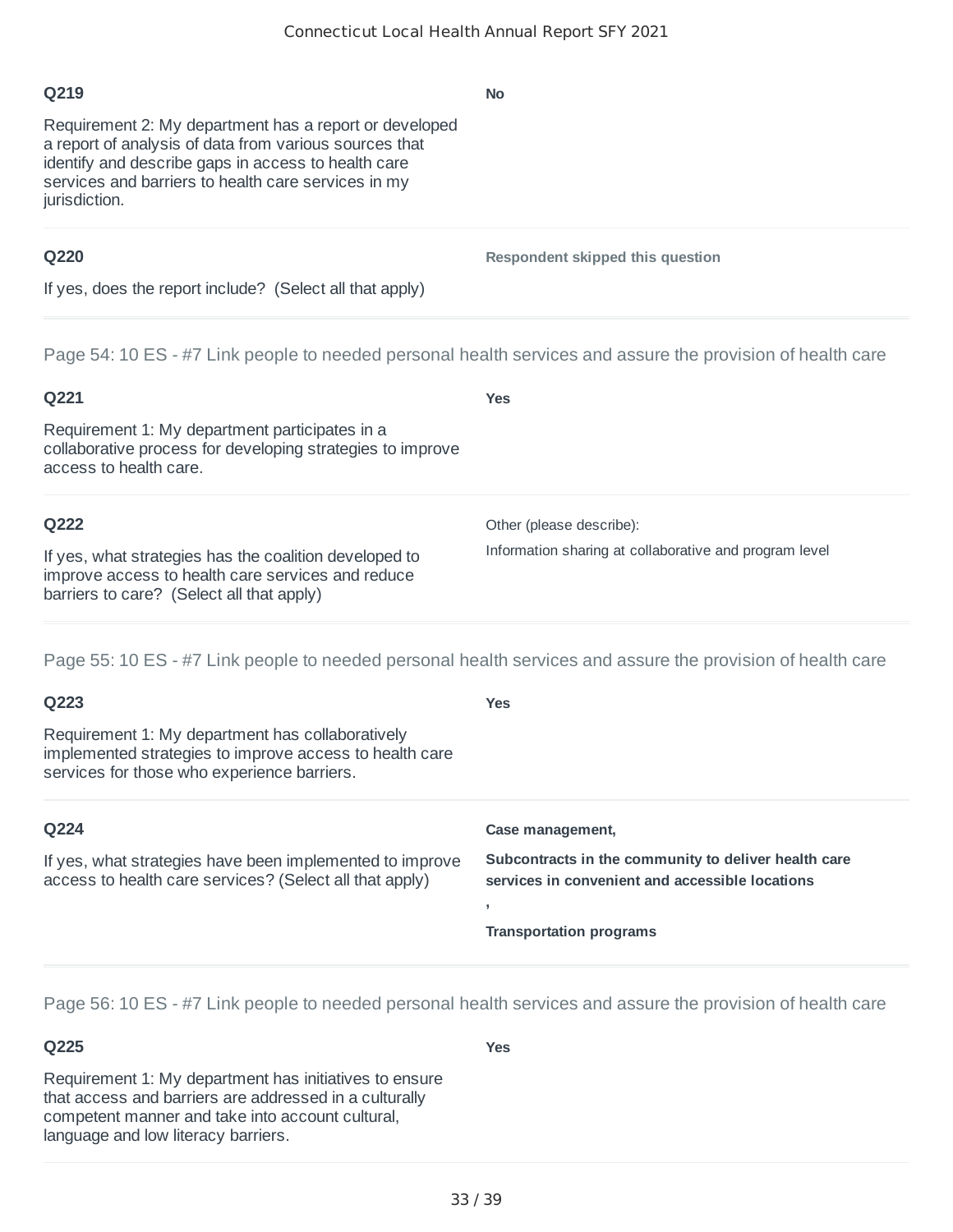| Q226                                                       | Use of lay health advocates indigenous to the target                               |
|------------------------------------------------------------|------------------------------------------------------------------------------------|
| If yes, what are some of the initiatives? (Select all that | population                                                                         |
| apply)                                                     | Family-based care,                                                                 |
|                                                            | Informational materials developed for low literacy<br><i>individuals</i>           |
|                                                            |                                                                                    |
|                                                            | Language/interpretive services,                                                    |
|                                                            | Collaboration with other municipal departments (e.g.,<br>schools, social services) |

Page 57: 10 ES - #8 Assure competent public and personal health care workforce

| Q227                                                                                | <b>Yes</b>                                                                                                                                                                                                                                                   |
|-------------------------------------------------------------------------------------|--------------------------------------------------------------------------------------------------------------------------------------------------------------------------------------------------------------------------------------------------------------|
| Requirement 1: My department actively promotes public<br>health as a career choice. |                                                                                                                                                                                                                                                              |
| Q228<br>If yes, how? (Select all that apply)                                        | Collaboration with a school or college of public health<br>to host interns/volunteers<br>Guest lecturing at a college,<br>Making presentations to students about public health<br>and public health careers<br>Working with organizations such as AmeriCorps |

Page 58: 10 ES - #8 Assure competent public and personal health care workforce

| Q229                                                                    | <b>No</b>                        |
|-------------------------------------------------------------------------|----------------------------------|
| Requirement 1: My department has a workforce<br>development plan.       |                                  |
| Q230                                                                    | Respondent skipped this question |
| If yes, does the workforce development plan? (Select all<br>that apply) |                                  |
| Q231                                                                    | <b>Yes</b>                       |
| If no, is the plan in development?                                      |                                  |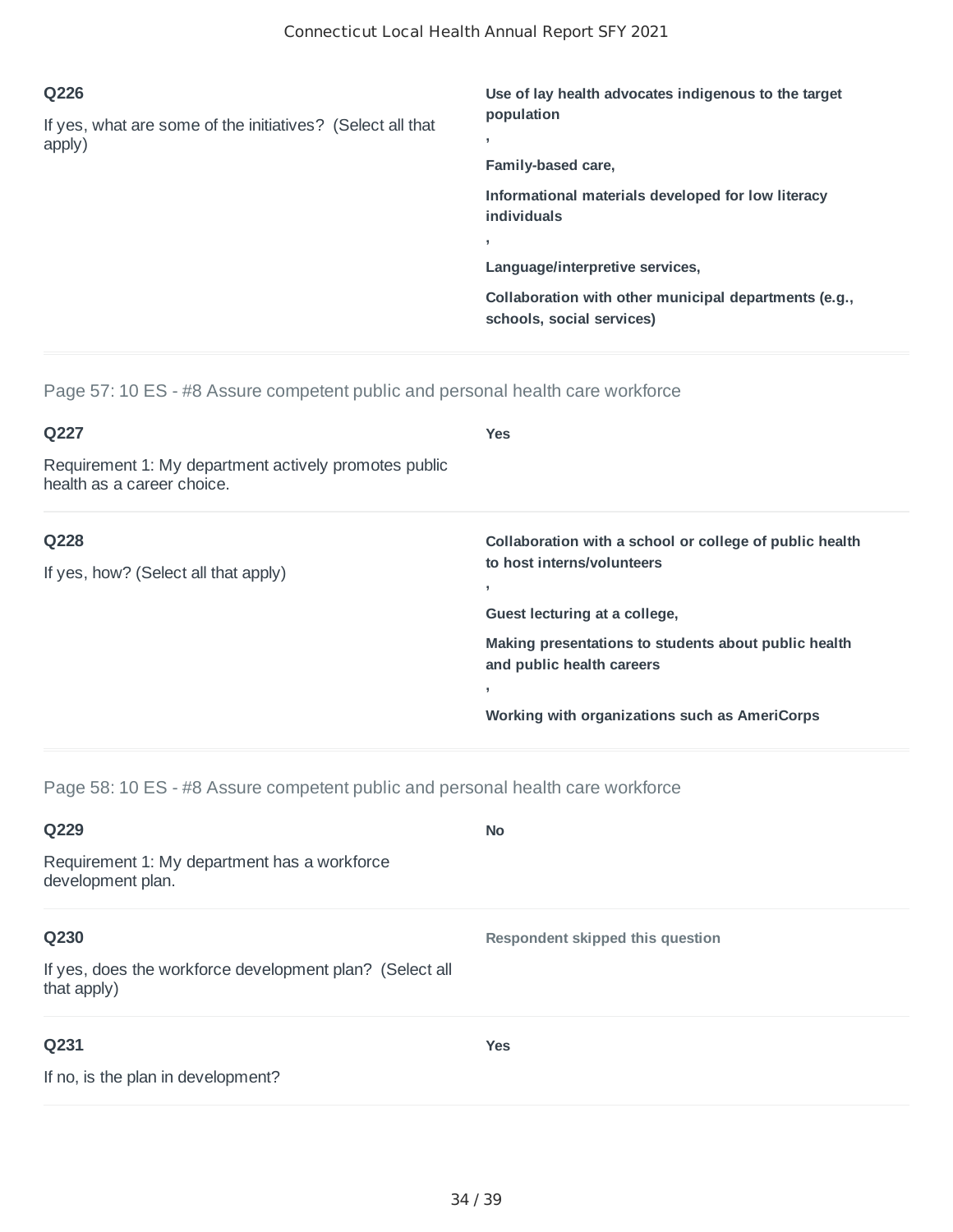| Q234                                                                                                        | <b>Yes</b>                                                                                                   |
|-------------------------------------------------------------------------------------------------------------|--------------------------------------------------------------------------------------------------------------|
| Requirement 1: My department ensures a competent<br>workforce.                                              |                                                                                                              |
| Q235<br>If yes, how does your department ensure a competent<br>workforce? (Select all that apply)           | Job descriptions and requirements for specific<br>certifications, skills, training, experience and education |
| Page 60: 10 ES - #8 Assure competent public and personal health care workforce                              |                                                                                                              |
| Q236                                                                                                        | <b>No</b>                                                                                                    |
| Requirement 1: My department documents staff's<br>completion of their professional development activities.  |                                                                                                              |
| Q237                                                                                                        | Respondent skipped this question                                                                             |
| If yes, what types of professional development activities?<br>(Select all that apply)                       |                                                                                                              |
| Q238                                                                                                        | <b>Yes</b>                                                                                                   |
| Requirement 2: My department provides leadership and/or<br>management development training programs.        |                                                                                                              |
| Q239                                                                                                        | <b>Meetings and conferences</b>                                                                              |
| If yes, what type of leadership and/or management<br>development training programs? (Select all that apply) |                                                                                                              |
| Q240                                                                                                        | <b>Yes</b>                                                                                                   |
| Requirement 3: My department provides an environment<br>in which employees are supported in their jobs.     |                                                                                                              |

#### Requirement 2: My department has implemented its workforce development strategies.

## **Q233**

**Q232**

If yes, what workforce development strategies have been implemented? (Select all that apply)

Page 59: 10 ES - #8 Assure competent public and personal health care workforce

# **Q234**

# **Q235**

# **Q237**

# **Q238**

# **Q239**

# **Q240**

#### **Yes**

**Completed assessment of current staff competencies**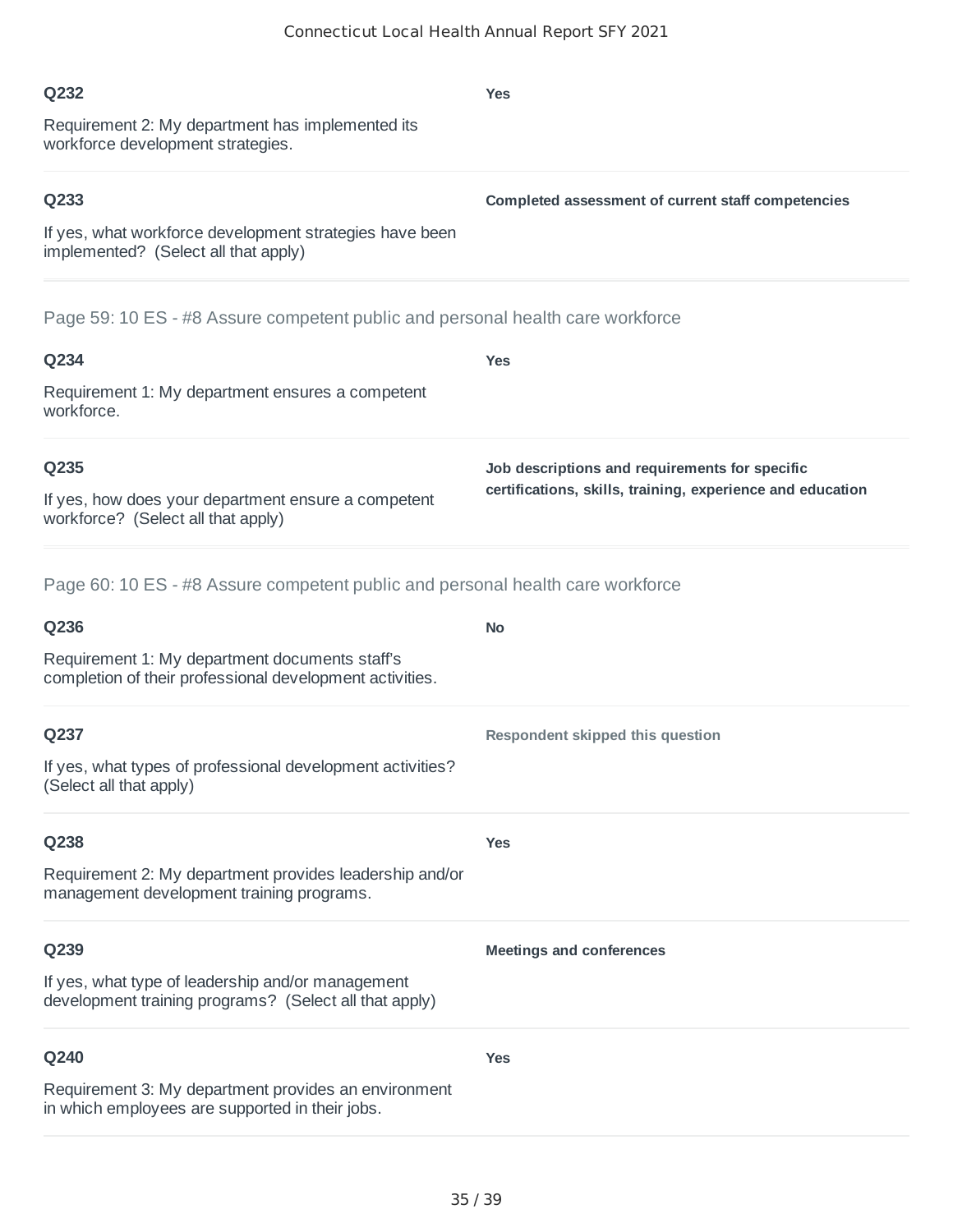| Q241                                                  | Supporting staff's regulatory work, which can be met   |
|-------------------------------------------------------|--------------------------------------------------------|
| If yes, how does your department provide a supportive | with resistance                                        |
| environment? (Select all that apply)                  | ٠                                                      |
|                                                       | Seeking staff input on professional development goals, |
|                                                       | Providing professional development opportunities.      |
|                                                       | Providing tuition reimbursement,                       |
|                                                       | Providing support through an Employee Assistance       |
|                                                       | Program (EAP)                                          |
|                                                       |                                                        |
|                                                       | Encouraging systems thinking, change management,       |
|                                                       | data use for decisions, and a culture of quality       |
|                                                       | improvement                                            |

Page 61: Copy of page: 10 ES -#9 Evaluate effectiveness, accessibility, and quality of personal and

| Q242                                                                                                                 | <b>Yes</b>                                                                                                                                                                                               |
|----------------------------------------------------------------------------------------------------------------------|----------------------------------------------------------------------------------------------------------------------------------------------------------------------------------------------------------|
| Requirement 1: My department has adopted a<br>performance management system with input from staff<br>and leadership. |                                                                                                                                                                                                          |
| Q243<br>If yes, does the performance management system<br>include? (Select all that apply)                           | Performance standards, including goals, targets and<br>indicators, and the communication of expectations<br>$\overline{\phantom{a}}$<br>Performance measurement including data systems and<br>collection |
| Q244<br>If no, is the department in the process of adopting a<br>system?                                             | Respondent skipped this question                                                                                                                                                                         |

Page 62: 10 ES -#9 Evaluate effectiveness, accessibility, and quality of personal and population-based health

**Yes**

#### **Q245**

Requirement 1: My department has a committee or team that is responsible for implementing the performance management system.

# **Q246**

**Set goals and objectives with identified timeframes**

If yes, does the committee or team? (Select all that apply)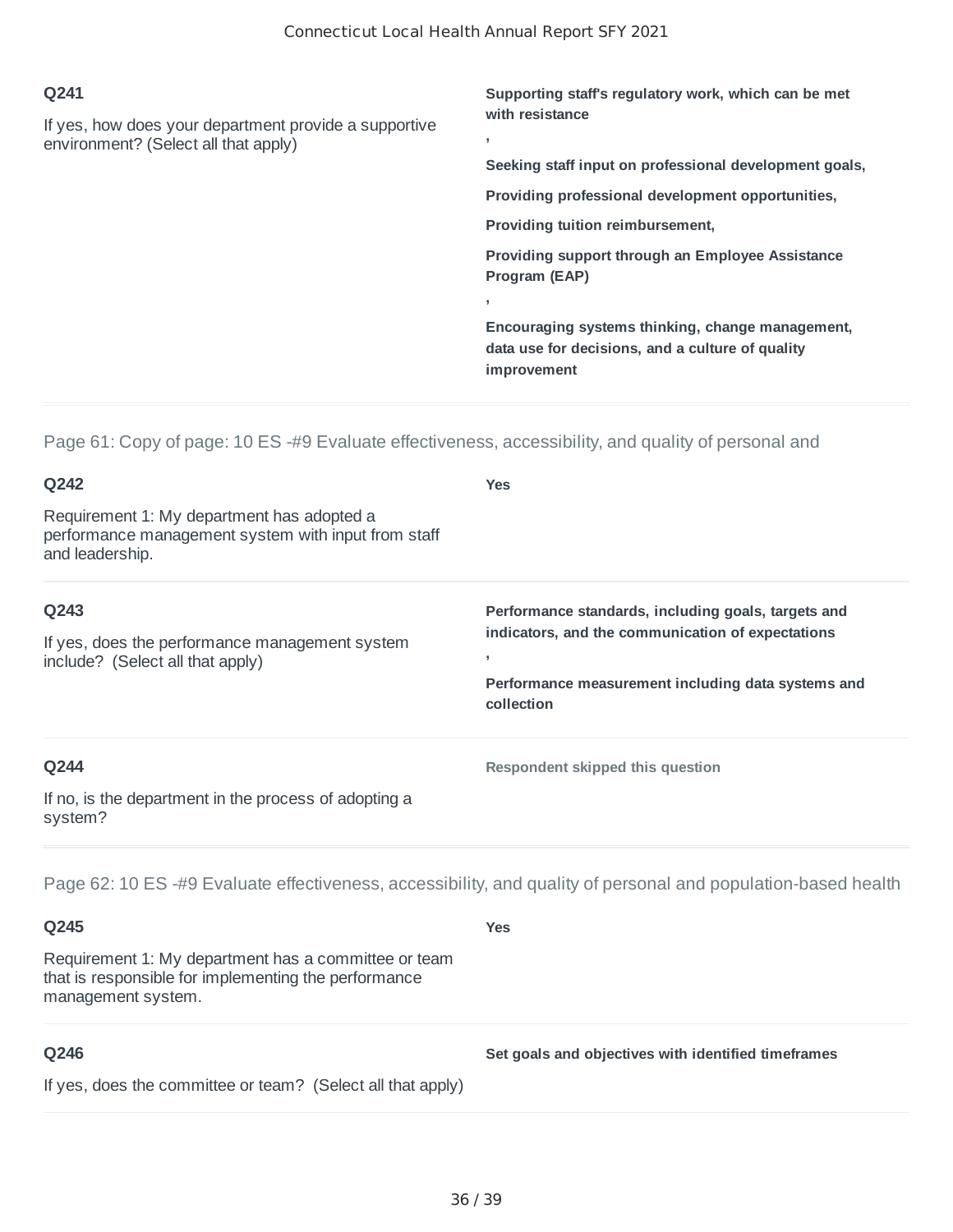| O <sub>247</sub>                                                                                      | Contract management (e.g., looking at the contract               |
|-------------------------------------------------------------------------------------------------------|------------------------------------------------------------------|
| If yes, for which area(s) has the performance<br>management system been implemented? (Select all that | approval process or how contracts are tracked for<br>compliance) |
| apply)                                                                                                | Financial management system                                      |
|                                                                                                       |                                                                  |

Page 63: 10 ES -#9 Evaluate effectiveness, accessibility, and quality of personal and population-based health

| Q248                                                                                                                       | <b>Yes</b>                       |
|----------------------------------------------------------------------------------------------------------------------------|----------------------------------|
| Requirement 1: My department collects, analyzes, and<br>draws conclusions from feedback from different customer<br>groups. |                                  |
| Q249                                                                                                                       | Food establishment owners,       |
| If yes, what groups have you surveyed? (Select all that<br>apply)                                                          | <b>Clients of programs</b>       |
| Q250                                                                                                                       | <b>No</b>                        |
| Requirement 2: My department has implemented<br>changes/improvements based on the customer feedback.                       |                                  |
| Q251                                                                                                                       | Respondent skipped this question |
| If yes, what is one (1) change that your department has<br>implemented?                                                    |                                  |
| Page 64: 10 ES -#9 Evaluate effectiveness, accessibility, and quality of personal and population-based health              |                                  |
| Q252                                                                                                                       | <b>No</b>                        |
| Requirement 1: My department provides staff<br>development in performance management.                                      |                                  |

#### **Q253**

If yes, how does your department provide staff development in performance management? (Select all that apply)

Page 65: 10 ES - #9 Evaluate effectiveness, accessibility, and quality of personal and population-based health

**Respondent skipped this question**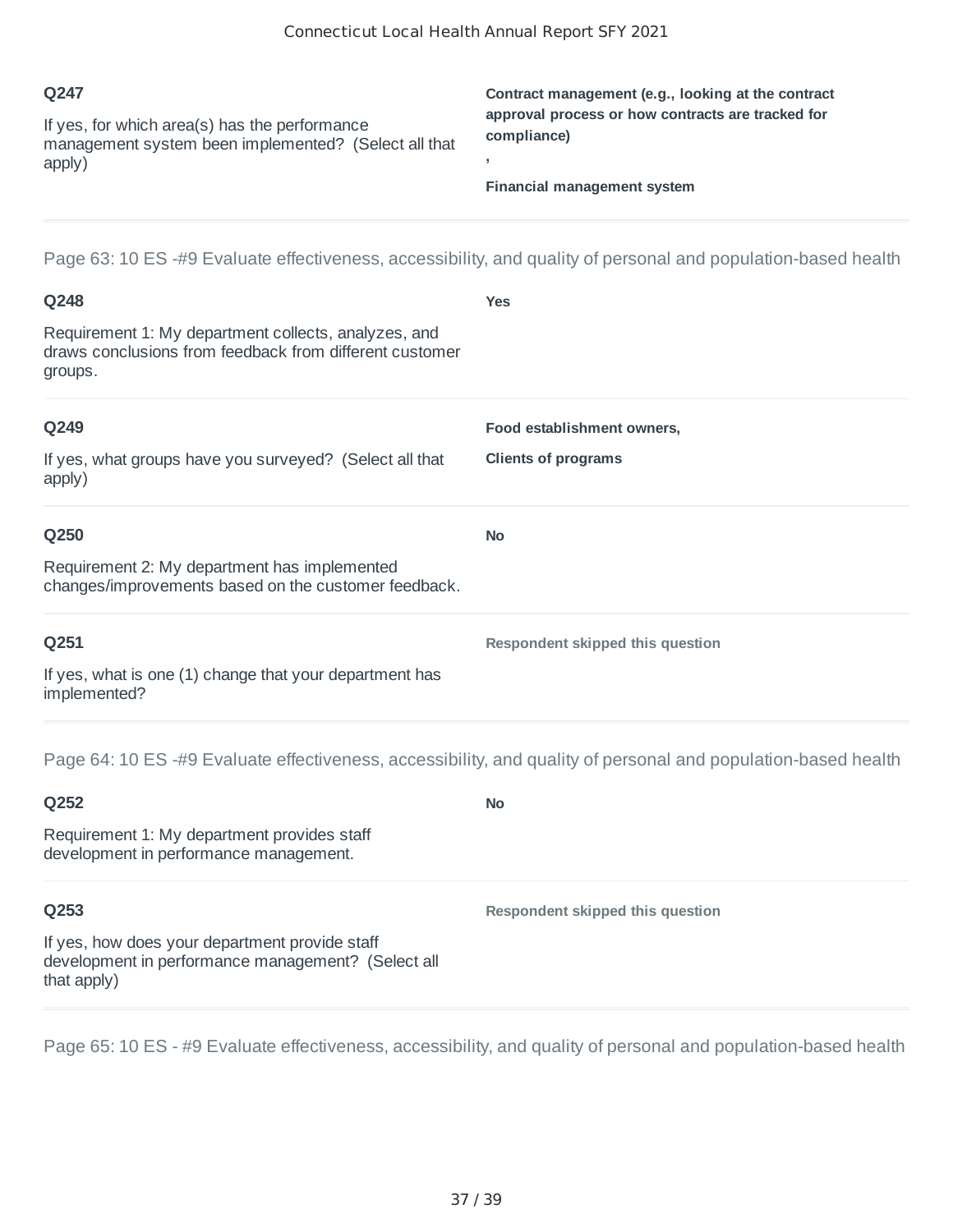| Q254                                                                                                          | <b>No</b>                                           |
|---------------------------------------------------------------------------------------------------------------|-----------------------------------------------------|
| Requirement 1: My department has a written quality<br>improvement (QI) plan that is dated within five years.  |                                                     |
| Q255                                                                                                          | Respondent skipped this question                    |
| If yes, does the QI plan address the following? (Select all<br>that apply)                                    |                                                     |
| Q256                                                                                                          | My department is in process of developing a QI plan |
| If no, where is your department in the process? (Select<br>one)                                               |                                                     |
| Page 66: 10 ES -#9 Evaluate effectiveness, accessibility, and quality of personal and population-based health |                                                     |
| Q257                                                                                                          | Respondent skipped this question                    |
| Requirement 1: My department has documentation of<br>implemented quality improvement activities based on the  |                                                     |
| QI plan.                                                                                                      |                                                     |

**Respondent skipped this question**

If yes, did the documented QI activities include the following? (Select all that apply)

Page 67: 10 ES - #10 Research for new insights and innovative solutions to health problems

| ×<br>×<br>۰.<br>۰.<br>× |
|-------------------------|
|-------------------------|

Requirement 1: My department has incorporated an evidence based or promising practice in a process, program or intervention.

#### **Q260**

If yes, what is/are the source(s) of the evidence-based or promising practice? (Select all that apply)

# **Published study or article,**

**Yes**

**Local agencies/departments,**

**State agencies/departments,**

**National organizations,**

**Community-based organizations,**

**Colleagues/Peers,**

#### **Federal agencies**

38 / 39